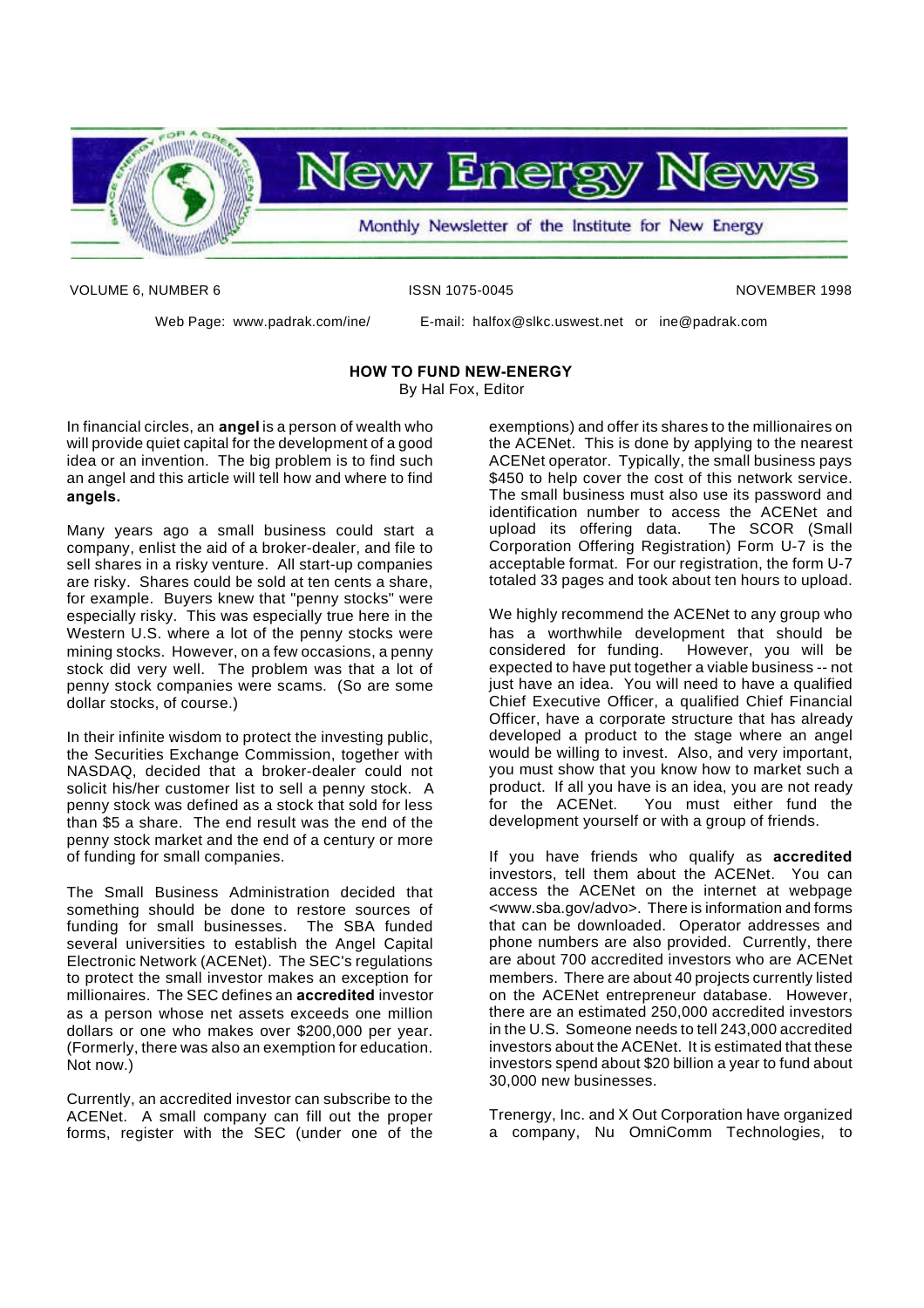engineer and develop a new product for audio-content and video-content control of programs viewed through the family television. This device (called the FG-Chip for Family Gatekeepers Chip) mutes offensive words and scrambles offensive screens under user control. Nu OmniComm Technologies is offering its shares through the ACENet. Trenergy expects to be able to obtain profits from its share of Nu OmniComm to help fund Trenergy's new-energy developments.

#### **GREAT LOSSES TO OUR FIELD**

The German Association for Vacuum Field Energy We regret to inform you that our honorary president, **Dr. med. Hans A. Nieper** of Hannover, Germany, passed away October 21, 1998 after a stroke.

He has been a founding member of our organization and its president between 1981 and 1997.

During the weekend before his death he attended a conference in Switzerland about New Energy Technologies and presented a paper on ancient technologies in a modern view.

An obituary will be published in the next issue of the Swiss German-language *NET-Journal*.

Sincerely, Wolfram Bahmann Vice President & Secretary

We have lost another researcher dedicated to making this a better world, **Ben Iverson** passed away in October, after an illness.

"beniverson@aol.com" is a temporary address for eMail messages for Ben's family.

Mail can still be sent to his address:

11466 SW Royal Villa Dr. Tigard, OR 97224

# **Fusion Briefings**

#### **BRIEF NOTE FROM FTIR**

The following from *Future Technology Intelligence Report*, November 1998, Vol 9, No. 11, page 7:

"UPDATE: CASE CATALYTIC FUSION CELL Russ George in California has confirmed build up of anomalous helium-4 in a Case cell. No build up in the control cell."

#### **COLD FUSION REAL?**

Courtesy of Dr. Joe Hess

Charles Platt, "What If Cold Fusion Is Real?" *Wired*, November 1998, pp 172-179, 222-230.

#### EDITOR'S SUMMARY & COMMENTS

Charles Platt provides an excellent article which reports on a large number of researchers who have worked on cold fusion. All of the "real workers" on cold fusion believe that it is real and that research should continue. This is an excellent survey article of the field. There is one important omission: the role of high-density charge clusters. Here are some of Platt's comments in the Epilogue to his article: Edmund Storms is quoted as saying, "Even overwhelming proof, as demanded by many scientists in the past, can have no effect because no mechanism exists for it to be communicated to the scientific professions." Platt quotes David Nagel of the Naval Research Laboratory as saying that only four of about 5,000 professional journals will accept papers that mention cold fusion. Platt quotes Max Planck: "A new scientific truth does not triumph by convincing its opponents and making them see the light, but rather because its opponents eventually die, and a new generation grows up that is familiar with it." Platt's most important concept is to manufacture a marketable product. "If ... could put a cold fusion water heater in every home in America, **then** the phenomenon would be undeniable." **A message for Charles Platt: We won't have to put a heater in every home. A new-energy device is being developed that will provide thermal and electrical energy. Commercialization is being privately funded. Products will be available early in the 21st Century.** The readers of this publication are well aware of the role of high-density charge clusters in the development of new-energy devices.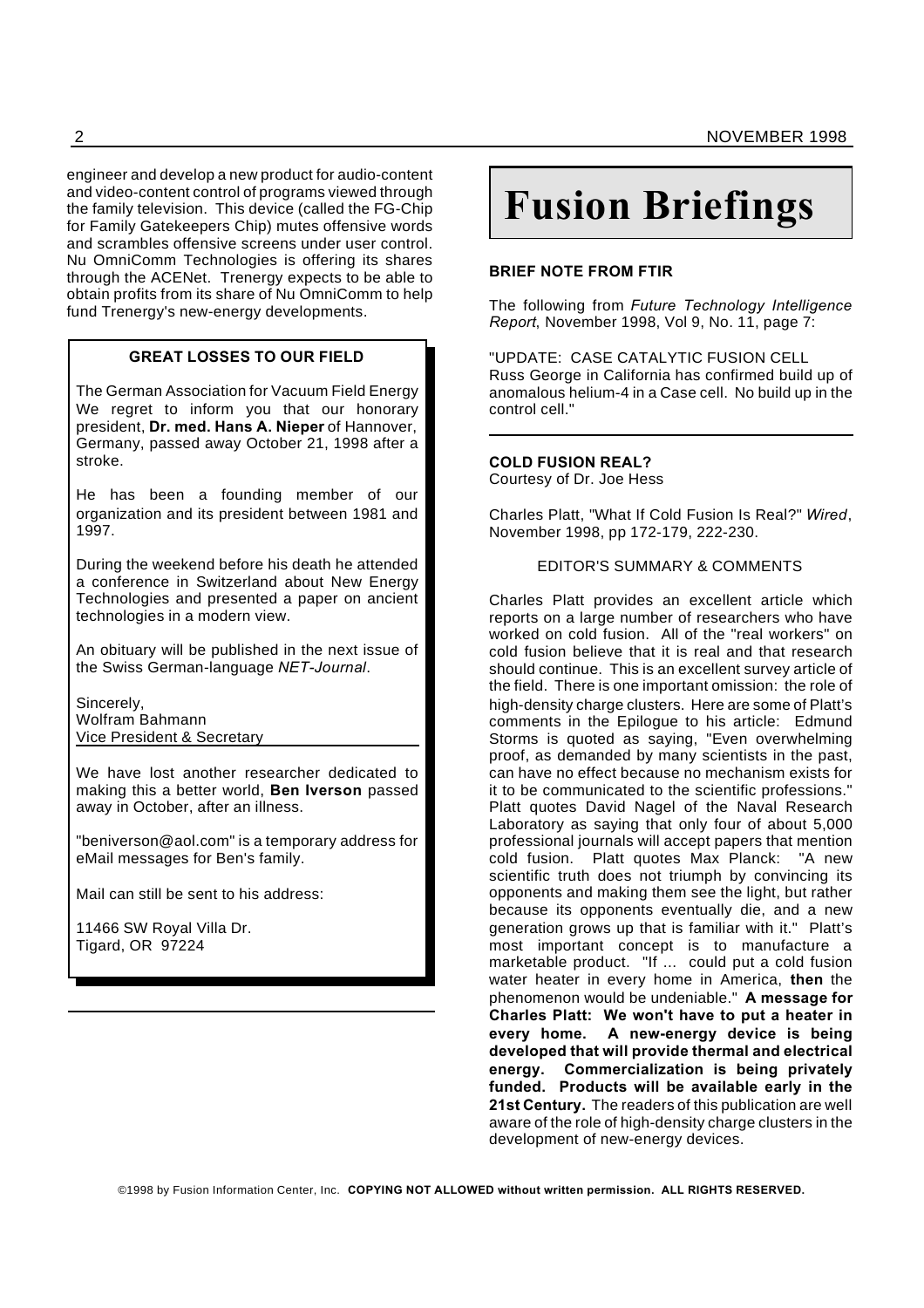#### **NUCLEAR SOLUTIONS RADWASTE PROCESS**

A technical article in *Infinite Energy* by nuclear physicist Dr. Paul M. Brown, Vice President of Nuclear Solutions, LLC of Aurora, Colorado, shows how overlooked yet completely conventional nuclear physics can be used to drastically reduce the half-lives of prominent radioactive isotopes in nuclear waste. For example: technetium-99 (which becomes stable after 2,120,000 years - after ten half-lives) can be reduced to material that becomes stable in just 43 days; and cesium-137 (which becomes stable after 302 years) can be reduced to products that are stable within 130 days. Patents have been filed on the photo-remediation process.

Company President David Samuel told *Infinite Energy* that this week he and Dr. Paul Brown attended the Spectrum '98 International Conference on Decommissioning and Decontamination of Nuclear Waste in Denver, Colorado. There they met with people at high levels within the US Department of Energy. Samuel said, "Initial comments received when we presented the process were very skeptical, but within minutes of Dr. Brown's detailed explanation of the process the skeptics became enthusiasts." According to Samuel, there have been several requests for immediate demonstrations and strong indications that contracts for pilot plant operations would be initiated following the expected successful experiments. Testing has already been done at the corporate laboratory of Nuclear Solutions. Samuel says that representatives from several government-owned laboratories and facilities expressed the opinion that the process could revolutionize the nuclear industry. It would eliminate many of the present dilemmas in the handling of nuclear waste. The process could save the government and industry many billions of dollars. Another industry cited by Samuel and Dr. Brown as a large potential client for this technology is the radiopharmaceutical industry (nuclear medicine), which requires both the production and destruction of radioisotopes.

#### **REPORT ON** *INFINITE ENERGY'S* **NEW ENERGY / COLD FUSION SYMPOSIUM** Frank Znidarsic, fznidarsic@aol.com

The symposium was held on October 11th at the Manchester, New Hampshire Convention Center.

The seminar lasted from 8 AM until 9:30 PM. It was long and drawn out. After dinner, Dr. Peter Glueck gave John and I large color pictures of Yuri's latest constructions. I gave Peter one of my CD-ROMS in return. I hope he likes it. I plan to post Peter's pictures on my web site.

During the seminar many topics were presented, including what causes thunder, conspiracies, the Marinov Motor, and electromagnetic anomalies. This went on for hours. I had to ask, "What does this have to do with new energy?"

Hal Fox presented a brief to the point overview of his work with high-density charge clusters. Hal Fox is of the opinion this technology has great potential. I remember about 15 years ago when Hal Puthoff was working with Ken Shoulders in this same thing at Jupiter Technologies. This technology has been a long time coming and it is still not here. At the end of Hal Fox's discussion I asked, "Hal, Do you believe that Shoulder's electron clusters are superconductive?" Fox answered, "Yes they are superconductive and superfluid." I believe that this is a most important point. That's why I brought it up.

Les Case presented his gas phase heavy water deuterium cell. He explained that the technology will be proven shortly. We have all heard this before.

Jed Rothwell explained that cold fusion technology was being developed by older people and as they die off the technology will be lost.

The Kinetic Furnace was sitting to the rear of the conference room. I understand that it does not produce anomalous energy after being transported on a truck. Did it ever produce anomalous energy? I found out that one of the inventors had died. Jed's point struck home.

It was a pleasure to hear Dr. Edmund Storms speak. John and I had traveled to Santa Fee N.M. about two years ago to visit Dr. Storms. This was our second meeting and it was again a pleasure. Storms explained in his lecture that he had gone as far as he could with his own resources and that the field was now on "life support." I could not agree more. It has been three years since Power Gen. Where are the commercial products? Gene Mallove said that there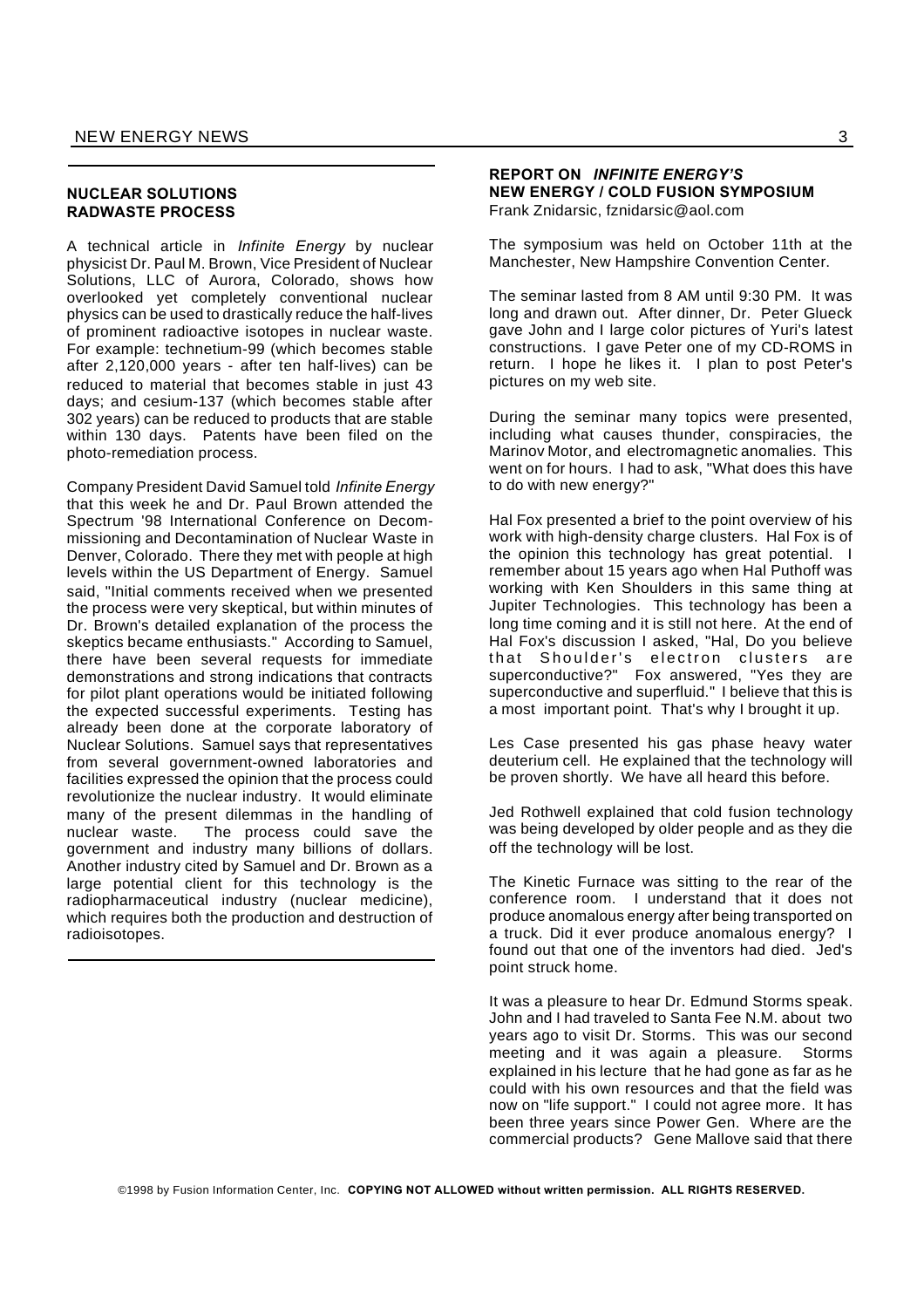are many papers on the subject and no more papers are needed. Working prototypes are needed.

I believe that the electrolytic and gas-phase cold fusion technologies have now gone as far as they can and that they are proving not to be commercial. If the field is to be rescued dramatic new approaches must be taken.

I explained to Dr. Storms that my work has lead me to believe that there was a link between superconductivity, cold fusion, and gravity. Dr. Storms informed me that he was preparing an experiment to look for room temperature superconductivity within palladium electrodes. He did mention it in his lecture. No one seemed to notice or grasp this most important point. During the seminar I wrote a note to Dr. Storms telling him why I felt his tests for superconductivity were of the utmost importance. During lunch break I explained to Storms that the test for superconductivity was a very important step. Once it is understood that the process is superconductive, other more robust superconductive technologies can be developed. I explained to Dr. Storms what I believe the basic superconductive processes were. He explained that no one had ever tried that one approach in the reduction of nuclear waste. I outlined our work with cryogenic, radio-frequency cold fusion technologies. I also explained that our group was limited and without funding. Dr. Storm's told me, "If I detect superconductivity you will be the first to know!"

#### **HOT FUSION GOES BROKE**

Charles Seife, Peter Hadfield, "Fusion Catches a Cold," *New Scientist*, 17 Oct. 1998, p 4.

The International Thermonuclear Experimental Reactor (ITER) has been derailed by the world economic situation. The US has pulled out its funding and scientists are being sent home from the project's design base in Garching, Germany. "Everybody believes that ITER as developed is dead in the water," says one MIT scientist who is returning. Congress refused to budget sufficient money in 1995 for the continuation of the U.S.'s involvement, although Energy Secretary Bill Richardson had pledged US support for another year. With Russia flat broke, that leaves the European Union and Japan to keep the project going. With world economy looking like recession is coming, it is doubtful that they will ante up. Japan had offered to host ITER in the past, but even they may pass it up with the economic situation as it is.

#### **NEUTRON RICH NUCLEI**

John C. Fisher (500 Arbol Verde, Capinteria, CA 93013), "Liquid-Drop Model for Extremely Neutron Rich Nuclei," *Fusion Tech.*, vol 34, no 1, Aug. 1998, pp 66- 75, 11 refs, 2 figs, 5 tables.

#### AUTHOR'S ABSTRACT

Nuclear energy levels are characterized in part by their isospin quantum numbers. Ordinary nuclides are well described by an independent-particle model with ground-state isospins equal to the minimum possible value  $T_{min}$  = abs(A/2 - Z). It has been suggested that extremely neutron rich nuclei constitute a second branch of the table of isotopes whose ground states have the maximum possible isospin  $T_{max}$  = A/2 and that neutral members of the  $T_{\text{max}}$  branch (i.e., polyneutrons) serve as mediating particles for the new class of nuclear reactions discovered by Fleischmann and Pons. The energetics of the new reactions have been qualitatively described by a liquid-drop model. Recent measurements of the mass spectrum of reaction products produced in the new reactions make possible a refinement of the model, providing an explanation for gaps of instability separating ranges of stability in the mass spectrum.

#### **LIGHT WATER EXPERIMENTS**

R.A. Oriani (Univ. MN, Dept. Chem. Engr. & Matls. Sci., Minneapolis), "Anomalous Heavy Atomic Masses Produced by Electrolysis," *Fusion Tech.*, vol 34, no 1, Aug. 1998, pp 76-80, 11 refs, 3 figs, 3 tables. AUTHOR'S ABSTRACT

By applying to electrolysis cathodes, a technique that produces essentially only oxides that are volatile at room temperature, spectroscopically determined masses between 222 and 351 atomic mass units (AMU) are found that cannot be ascribed to known compounds. In particular the masses found between 231 and 240 AMU cannot be ascribed to random signals but do correspond to CO $_2$ , the carbon of which is a neutron-rich nuclide as predicted by a recent theory of polyneutron nuclear reactions.

#### **LIGHT WATER FUSION**

Gherardo Stoppini (Univ. Pisa, Phys. Dept., Pisa, Italy), "Nuclear Processes in Hydrogen-Loaded Metals," *Fusion Tech.*, vol 34, no 1, Aug. 1998, pp 81- 85, 8 refs, 1 fig.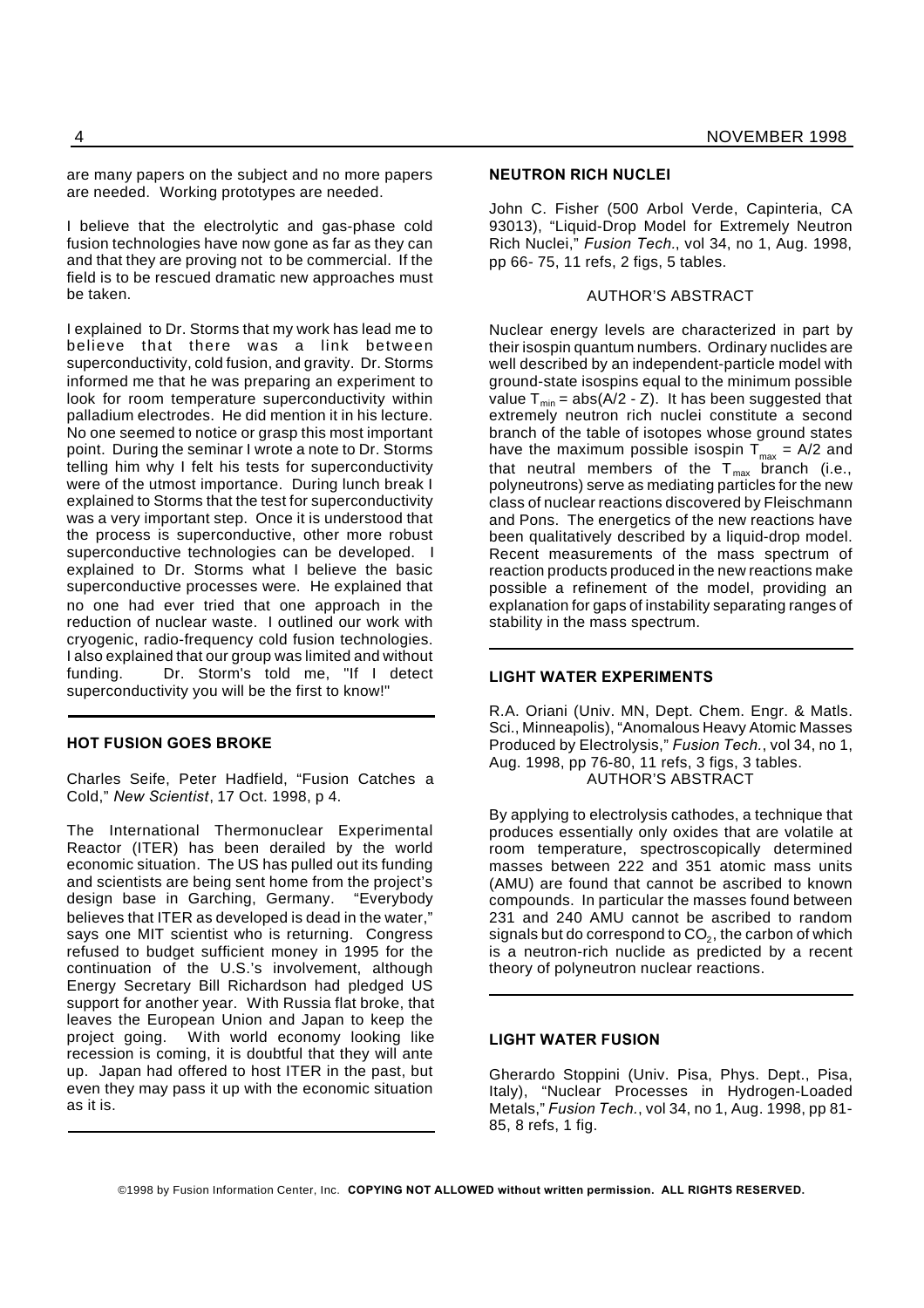#### AUTHOR'S ABSTRACT

Miley et al. and independently, Mizuno et al., claim to have observed nuclides produced in Ni  $(Z = 28)$  when an electrolytic light-water cell is used. Miley et al. use thin layers of Ni ( $\leq$  5 x 10<sup>-6</sup> cm) and claim that the effect is reproducible. The secondary nuclides are distributed in a wide range of Z and A and show nuclides with  $Z < 28$  and accumulations at  $Z = 48$  and 78. If the nuclides at  $Z = 48$  and 78 are Ni-Ni fusion, they can be produced only when the original Ni nuclei gain sufficient kinetic energy to overcome the Ni-Ni repulsive Coulomb barrier.

The foregoing data are discussed in terms of current physics. In particular, it is assumed that the gain of kinetic energy derives from an impulsive increase of absolute nuclear binding energies of Ni due to a high rate of capture of orbital electrons and consequent

almost instantaneous multiple  $p \rightarrow n$  transitions. Under this hypothesis, neutrino emission should be detected during nuclear transmutation.

#### **FUSION IN TITANIUM-DEUTERIDE**

Akito Takahashi, Katsuhiko Maruta, Kentaro Ochiai, Hiroyuki Miyamaru (Osaka Univ., Dept. Nuclear Engr., Yamadaoka, Japan), Toshiyuki Iida (Osaka Univ., Dept. Electronic, Info. & Energy Engr., Japan), "Anomalous Enhancement of Three-Body Deuteron Fusion in Titanium-Deuteride with Low-Energy D<sup>+</sup> Beam Implantation," *Fusion Tech.*, vol 34, no 3, Nov. 1998, pp 256-272, 22 refs, 12 figs.

#### AUTHORS' ABSTRACT

Anomalous enhancement of three-body deuteron fusion reactions was observed by low-energy D<sup>+</sup> ion beam implantation experiment with titanium-deuteride  $(TiD_x: x = 1.4)$  using a  $\Delta E-E$  charged-particle spectrometer. The enhancement ratio was  $~10^{26}$ , compared with the traditional theory estimation for a beam/target interaction of the random nuclear reaction process. Two characteristic charged particles of 4.75-MeV helium  $(^{3}$ He) and 4.75-MeV triton from the reaction channel of 3D  $\rightarrow$  t + <sup>3</sup>He + 9.5 MeV were identified by the analysis of measured one- and two-dimensional spectral data. An experimentally obtained 3D fusion rate was on the order of  $10^2$ fusion/s, which is a surprisingly large value. Strong enhancement of 4D fusion was also indicated by a higher-energy alpha-particle spectra.

A positive explanation is given by the hypothesis of simultaneous multibody fusion induced with the coherent dynamic motion of three to four deuterons

and many electrons around special focal points in a metal-deuteride lattice. The observed enormous enhancement of the 3D fusion rate suggests the possibility of "nuclear fusion in solid at room temperature," i.e., so-called cold fusion, which may open a new physics field between nuclear physics and solid-state physics.

#### **CONCLUSIONS**

We have for the first time observed strong evidence of three-body deuteron fusion in a TiD<sub>x</sub> sample. The low-energy deuteron-beam implantation method with a highly preloaded TiD<sub>x</sub> (x = 1.4) target and with sophisticated two-dimensional spectrometry and data analysis techniques has been conceived to facilitate this successful observation. The observed reaction rate ratio  $[R_{3d} / R_{2d}]$  was on the order of 10<sup>-4</sup>, which was  $10^{26}$  times larger than that by the random reaction theory. An indication of the occurrence of 4D fusion was also observed (with  $10^{51}$  times enhancement). Nuclear products for 3D fusion were detected as tritons (4.75 MeV) and  ${}^{3}$ He (4.75 MeV), and 4D fusion produces <sup>4</sup>He via various excited states of <sup>8</sup>Be. Will .<br>we meet the bottleneck of <sup>8</sup>Be again in our laboratories, as in the case of stars?

The traditional nuclear physics theory for random reaction processes could not explain the measured drastic enhancement of 3D fusion rates. We have tried to explain the anomalous results by the coherent reaction model in the transient dynamics of a metaldeuteride lattice. The clustering of three to four deuterons focusing many continuum energy electrons onto some points in the lattice was believed to be the explanation of the observed phenomena.

Of course, more elaborate experimental studies are needed to confirm these results. The occurrence of coherent nuclear fusion in a lattice will open a new field of physics between nuclear physics and solidstate physics. We can conceive of many subjects to be studied.

Generation of tritium and <sup>3</sup>He by this simple method may have an impact on, for example, the availability of <sup>3</sup>He fuel for D-<sup>3</sup>He hot fusion reactors and tritium fuel for deuterium-tritium reactors. Of course, the ultimate dream is the realization of clean and "calm" low-energy nuclear reactions by enhancement of the 4D fusion rate. [ It has been shown that charge clusters are produced in cold fusion experiments. High-density charge clusters  $(>10^{11}$  electrons) can produce unexpected nuclear reactions. – Ed. ]

#### **TRITIUM PRODUCTION**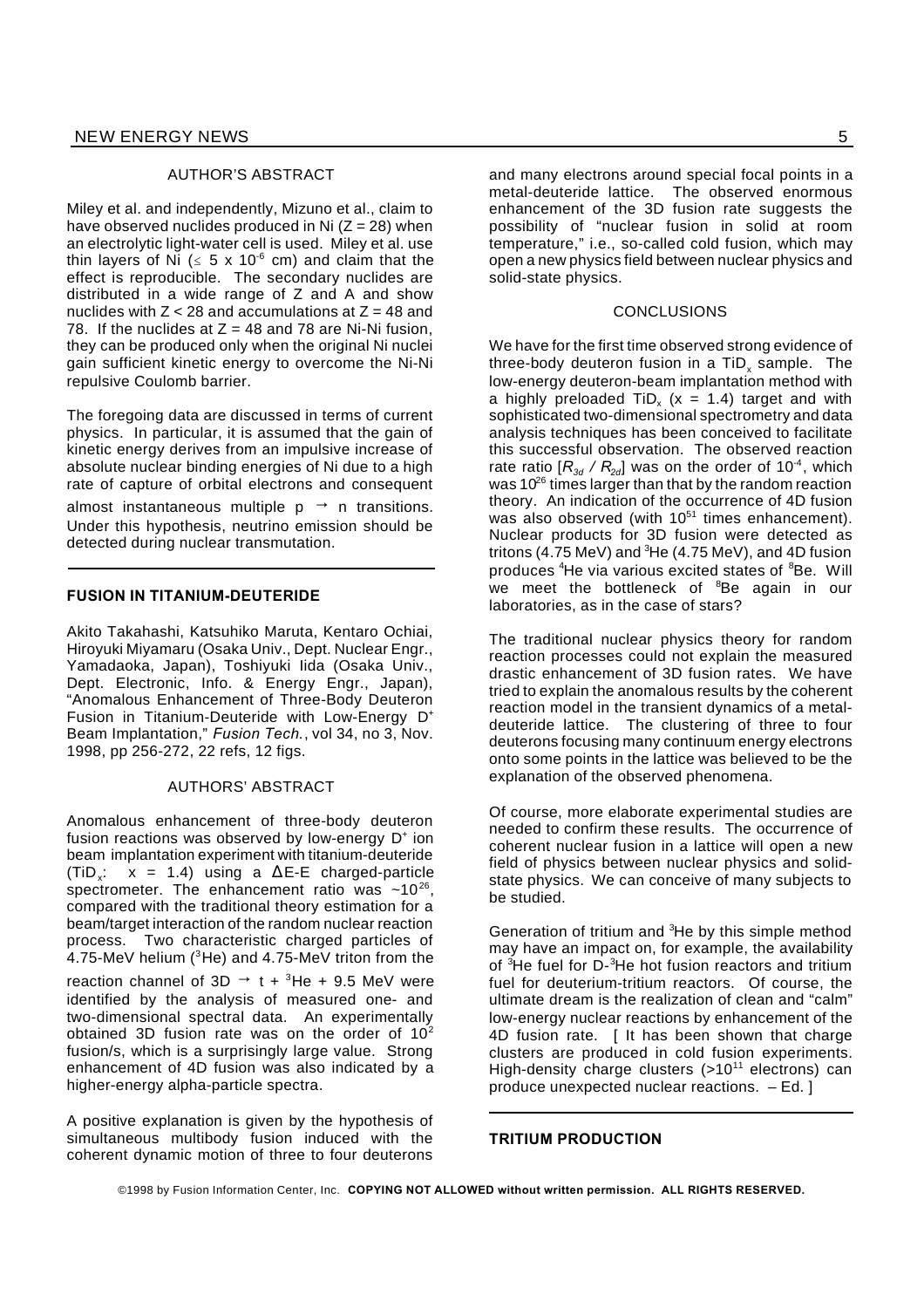Stanislaw Szpak, Pamela A. Mosier-Boss, (Space & Naval Warfare Systems Cntr., San Diego, CA), "On the Release of <sup>n</sup><sub>1</sub>H from Cathodically Polarized Palladium Electrodes," *Fusion Tech.*, vol 34, no 3, Nov. 1998, pp 273-278, 19 refs, 3 figs.

#### AUTHORS' ABSTRACT

Release paths for tritium produced during electrochemical compression of deuterium in a Pd lattice are examined. Arguments in support of the reversal of diffusion caused by gas evolution on the electrode surface are presented.

#### **CONCLUSION**

Tritium production requires high D/Pd atomic ratios. This requirement is met if there are no channels reaching the contact surface. The electrogenerated tritium is distributed among voids and bulk material. Should new conditions arise that create channels, e.g., a change in the HER mechanism, a short time release of tritium would take place. In our experimental work, there is no clear evidence for this to occur.

Conditions believed to affect the initiation of the Fleischmann-Pons effect is the existence of gradients and other "hidden variable." Such conditions do exist in the vicinity of the contact surface and are, in part, due to evolving gas bubbles. The thickness of the active region depends on the residence time of gas bubbles and the dominant transport step. The estimated thickness for diffusion control is in the micron range.

Gas evolution promotes a continuous exchange between the  $\frac{n}{1}$ H atoms residing in the subsurface layer with those in the adsorbed state. Atoms in the adsorbed state exchange with the molecules of the contacting electrolyte phase or gaseous phase, leading to two distinct transfer paths.

## **Miscellaneous**

#### **INSTITUTE FOR NEW ENERGY-TECHNOLOGIES MEETING**

Wolfram Bahmann DVS <wbahmann@gptec.com>, INE Board Member, Germany, "A Brief report from the Swiss meeting on the weekend in August, 1998," courtesy of the author.

Organized by the recently founded (Swiss) (INET), the German Association for Vacuum Field Energy (DVS) and the Swiss part of the Tesla-Institute, a conference was held under the title, "New Impulses in Technique and Science." It took place in the SSG-Hotel in Egerkingen near Olten, about 60 kilometers south of Basel, Switzerland.

About 70 people from 8 countries met for 9 oral presentations and a workshop in the evening of the first day.

J. Heinzerling, a science author, led the introduction with the question: "Energy from Nothing - Dream or Reality?" It was followed by an overview about the ICCF-7 in Vancouver by Professor Dr. J. Gruber. The president of the DVS, Wolfram Bahmann, presented a paper dealing with the "de-coupling of aether-energy by plasma discharges," summarizing the inventions of Puthoff, Chernetskij and, in more detail, of Correa's "Pulsed Abnormal Glow Discharge." The principle of the smallest action and the 2nd law of thermodynamics were explained with a theoretical paper by W.D. Bauer. N. Camus followed - critically commented - with his "Nithium technologies," which was also the title of his workshop.

The next day started with a highly interesting presentation about the "Phenomena of Implosion and the Wake Force." This excellent paper was given by Prof. A. Even. He worked out the main details of a new dynamic of fluids according to the principles of Schauberger (see his internet site: www.evert.de).

W. Steffen from Unilicence SA showed the important details of the "Licensing and International Technology Transfer," explaining the way from an invention to a marketable product by many examples.

K. Klawitter, a former UN delegate, proposed in his presentation, "International Projects to Aid the 3rd World," to introduce devices – after completion of any – into the third world countries. Such devices are supposed to bring much more advantages for the people and will lead to a rapid acceptance, because otherwise there remain big lacks of money for absolutely necessary energy products.

The meeting ended with a report by H. Weber and A. Schneider from the lab experience with the GEET-plasma reactor from Pantone, which is intended to be distributed by the TransAltec company, a private initiative of the founders of INET.

The meeting hotel provided a comfortable environment for many new personal contacts during and after the meeting. Another meeting of this kind is planned for the end of October this year.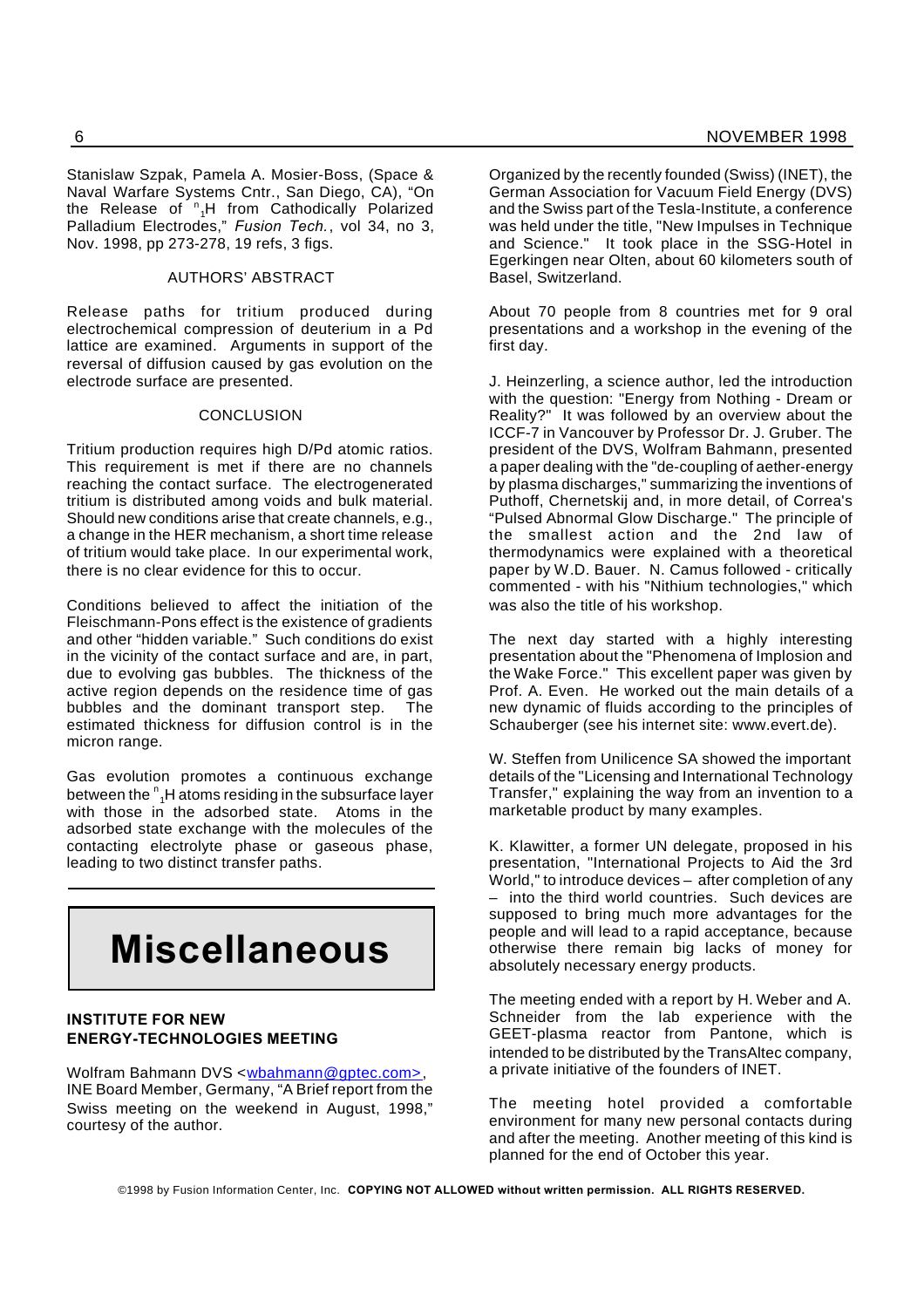#### **NEW GRAVITATIONAL THEORY**

Shiuji Inomata, PhD. (Japan Psychotronics Inst., Niigata, Japan), "We Don't Need Relativity Anymore! New Gravitational Theory and a Gyro," *JPI News*, Oct. 1998. (English translation)

S. Inomata's paper entitled "Consciousness (Ki), Gravity, Rotational System" [1] which was presented at JPI Sept. meeting at Waseda University, has attracted much interest in Japan. S. Inomata commented that the weight change of a rotating system with high speed, such as a gyro, has attracted international interest by N.A. Kozyrev [2], decades ago, and by H. Hayasaka's recent research [3]. And he concluded that this phenomenon could not be understood by either Newton's theory, or by Einstein's gravitational theory. Inomata analyzed the weight change of a rotating gyro by his new gravitational theory, ie. "Shadow EM Theory"[4].

Inomata remarked that Einstein's general relativity is based on the principle of constancy of light speed, equivalence principle, and the curved space-time, but that his theory is based on the sole hypothesis that both electrical and gravitational forces obey the inverse square law.

He also commented that one must notice that the title of Kozyrev's paper [2] which reported his gyro experiment is "On the Possibility of Experimental Investigation of the Properties of Time." The true meaning of Kozyrev's "time" is, according to Inomata, consciousness (Ki) or non-material aether. In the years when Kozyrev was active, Russia was dominated by the Soviet communist party, and the ideological control forbid him from using the word "consciousness." Inomata commented that he was prompted for his gyro theory by T. Hattori's paper, entitled, "Faraday's Law in Dynamics - More Analogy"[5]. A physicist, Hattori pursued the formal analogy among equations in dynamics and EM. For example, Lorentz force in EM is expressed as follows in cgs unit.

$$
f = qv \times H \tag{1}
$$

On the other hand, Coriolis force in dynamics can be expressed as,

$$
f = 2mv \times \omega \tag{2}
$$

Comparing (1) and (2), it can be seen, excluding coefficient 2 g corresponds to m, v, to v, H, to  $\omega$  that is, there is a formal analogy. When we transfer to the shadow EM, it becomes the identity. Corresponding to (1), Lorentz force in the shadow EM becomes the following. And "i" is the imaginary number unit.

 $f = i \int_{m} v \times iE_2$ (3)  $= - \int_{m} v \times E_2$  (i  $\times i = -1$ )  $=$   $-\sqrt{G}$ m v  $\times$  E  $_2$  ( $\int_m = \sqrt{G}$ m)

Comparing (2) and (3), if we put,

$$
E_2 = -2 \omega / \sqrt{G} \tag{4}
$$

"**f**"s in (2) and (3) become the same. That is angular velocity vector  $\omega$  and the gravitational vortex vector **E**<sub>2</sub> of the shadow EM have been related. According to Inomata **i E <sup>2</sup>** is the "torsion field" which Russians are talking about. Then, hypothesizing the gravitational induction phenomenon in the shadow EM, which corresponds to Faraday's induction of ordinary EM, the change in gravitational mass  $\Delta m$  (gr) can be computed as,

$$
\Delta m = (2 \Pi r^3 d / cG) f \omega_0 \alpha_e^{-dt} \qquad (5)
$$

Where, m is the change of gravitational mass of a rotating gyro, r is the radius of a gyro, d is the thickness of the gyro, c is light velocity, G is Gravitational constant, f is the rotations per second,  $\omega_{0}$  is the initial angular velocity,  $\alpha$  is the decay constant of angular velocity of a particular gyro; they are all cgs units. In Inomata's theory, the gravitational mass does not change in stationary rotation, i e, d  $\omega/d$  t = 0 but it does in non-stationary rotation, i.e. d  $\omega/d$  t  $\neq 0$ 

The non-symetry between the right-left rotation and the weight change cannot be explained by this theory. As the numerical example; t = 1.000 sec., t = 2 cm, d = 1 cm,  $\alpha$  = 0.001 sec  $^{-1}$ ,  $\omega_{\rm o}$  = 200 rad/sec (= 6.000 rpm),  $f = 2202$  cps,  $c = 3 \times 10$  cm/sec,  $G = 6.7$ x 10<sup>8</sup>, then the change in the gravitational mass  $\Delta m$  $= 0.21$  gr.

This theoretical prediction is 2 digits larger than the experimental data obtained from metal gyros.

However, Inomata suggested that if we use gyro-material which absorbs and stores the "shadow electrical charge" which is the same thing as "Ki", "Spirit", and "non-material aether", then the prediction will be realized. As the candidate material, he suggested water (H<sub>2</sub>O). A rotating gyro, containing water could perhaps levitate.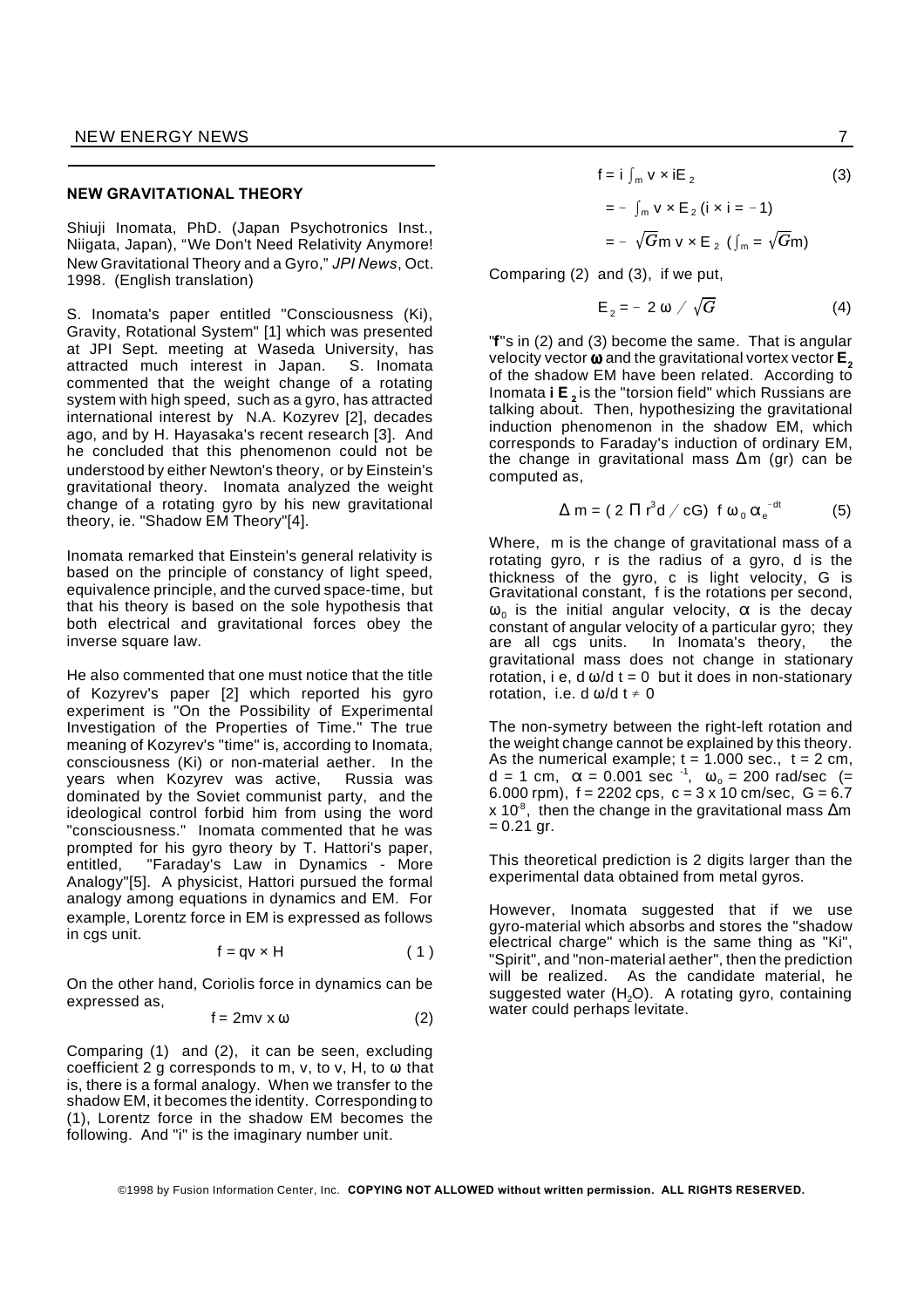#### **ADVERTISEMENT**

In the February, March, and April, 1998 issues of *NEN* on the inside back cover was an advertisement entitled "EASY MONEY'. To date there has not been one single response, nor will there probably ever be. Hence, no ZPE, no Push Gravity, no real mass increase with velocity/speed, etc., apparently, all verbiage.

For the readers of *NEN* who wish to know why and those who had hoped someone else did, but didn't, this is all set forth in my book. What is in this book**has never been reputed or even questioned** by those who have read same or papers written and published in science journals based upon its contents.

This book is written in simple English and contains no calculus nor extended equations. It uses many of the simple physical equations found in most first year physics textbooks. It can be read and understood by those who have never even taken a course in physics, but do have some general knowledge of same. It contains very little unnecessary verbiage.

It consists of some 530 pages of text and documents, 142 pages of index which includes multiple cross-indexing, and is profusely illustrated, in two volumes.

It contains some 500 new discoveries which completely upsets all modern theory including relegating the Theory of Relativity to just another theory which gave some right and some wrong results, and destroys hundreds of current "beliefs". It is the very first book (equations and back up mathematical solutions) which can answer some WHY(s). It gives two causes why the electron(s) does not spiral into the nucleus as they do not radiate in the first place, and why mud flies off on a tangent from a spinning wheel, the correct Heisenberg Uncertainty Principle which has no direct relation to Planck's Constant, as examples.

In same will be the quantization of the physical constants, how, where, and when time was possibly created and what it might be (there are two kinds of time), solution to gravitational attraction, solution to the scalar equation for G, what G is, how any constant of proportionality can be eliminated in any physical equation (hence, no permittivity and permeability of vacuum; no aether, no G {still useable as a **practical** application}), exactly what energy is, what is Planck's Constant, no Push Gravity possible, no ZPE possible, no violation of the conservation of mass energy, no Grand Unified Theory, what is inertia, mass of the neutrino, universe's parameters, and much, much more.

#### The title is: **QUANTUM-QUANTA THEORY \* \* \* THE THEORY OF THE UNIVERSE**

Both volumes (in USA \$) by priority mail is \$48.00. In Canada \$50.00, air marl. You can keep and read same for 90 days after receipt. If not satisfied, return it prepaid and if received in salable condition, \$40.00 will be refunded. This book is published to order, but should be shipped within 10-12 days after order received.

BERT SCHREIBER 4519 Holly St. Bellaire, TX 77401-5802 (713 )661-4608

#### **REFERENCES**

1. S. Inomata, "Consciousness (Ki), Gravity, Rotational System," presented at JPI monthly meeting, 0ct.,1998, Tokyo.

2. N.A. Kozyrev, "On the Possibility of Experimental Investigation of Properties of Time," *Pulkovo Obsevatory* , 1971.

3. H. Hayasaka and T. Sugiyama, "Anti-Gravity Does Exist," *Tokumashoten* 1998, Tokyo.

4. S. Inomata, "Paradigm of New Science - Principia for the 21st Century," *Gijutsu Shuppan*, 1987, Tokyo. 5. T. Hattori, "Faraday's Law in Dynamics - More

Analogy," The Parity, vol. 3, no. 7, 1998 July, Tokyo.

#### **THE SWISS METHERNITHA M-L CONVERTER**

*Courtesy of FTIR and Don Kelly*

The Space Energy Association (Don Kelly, P.O. Box 1136, Clearwater, FL 34617) is building a prototype Swiss M-L converter. This is a development of the old Wimshurst generator designed by Paul Baumann and operating at the Methernitha community in Switzerland for many years.

Kelly estimates that the present design converter can supply about on third of the electricity requirements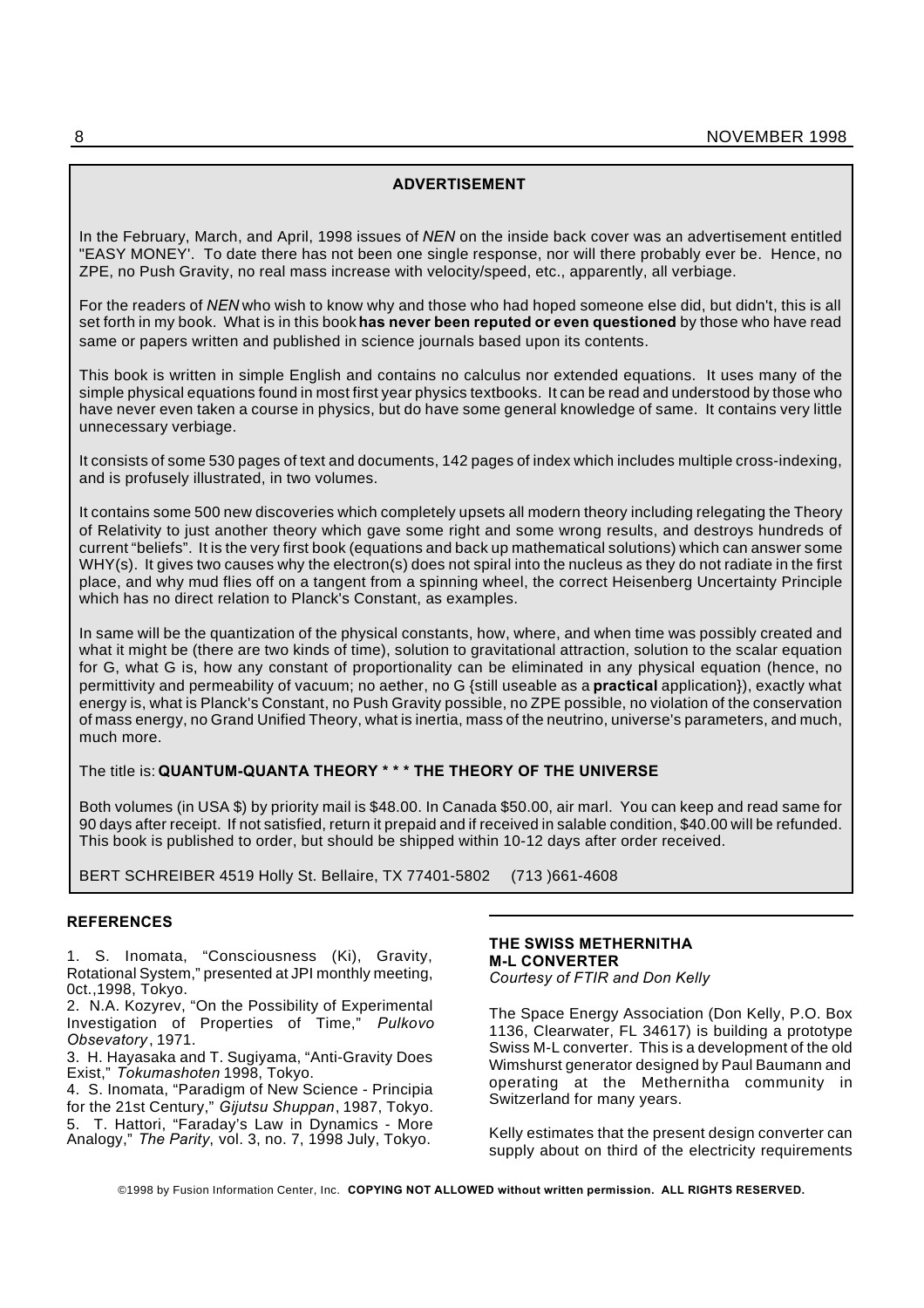for a standard house (the DC portion for heating and lighting). The standard converter cannot run DC or AC motors.

The Kelly project is to upgrade the design to a combined AC/DC system to fill domestic requirements including air conditioning.

This is a doable project and ideally suited to Kelly's talents. Kelly has numerous patents and decades of experience in the electrical field. If you have the technical expertise and interest contact Don Kelly at the above address.

**BEWARE of misinformation on the Internet... some sites have erroneous (and dangerous) information. Methernitha is NOT a radioactive device and you don't need radium chloride doping.**

**ROLE OF THE MESSENGER (excerpts)** By Wingate Lambertson *Courtesy of Don Kelly*

Thus far the messengers in the New Energy Movement have been: The German Association for Vacuum Field Energy, Planetary Association for Clean Energy, *Space Energy Journal, the Jorunal of New Energy, New Energy News, Infinite Energy* , KeelyNet BBS and others for a total of over 17 and growing by the year. When I contacted the Director of Research of U.S. Steel about my energy collection method, he had his staff check on zero-point energy and found a lot of information on the subject. It is there for those who are interested.

There is another group of people who have a need to know about new energy and yet are uninformed. Those are the movers and shakers of the energy production industry and their major customers. Royal Dutch Shell has elected to concentrate on photovoltiacs, biomass and wind energy as their renewable energy field. Shell is the second largest oil company in the world. The U.S. Dept. of Energy, DOE, has set its sights on another 10 years to perfect high temperature fusion. Ford, General Motors and Daimler-Benz (Chrysler) have gone into the development of fuel cells for transportation in cooperation with Ballard Power Systems of Canada. Fuel cells will be based on hydrogen and will remove pollution from the transportation sector and move it back to the power plant. Thus those in control of the energy industry are making no movement towards new energy, meaning cold fusion and zero-point energy.

#### **ENERGY CHALLENGE FROM BUSH**

Courtesy of Dr. Samuel P. Faile

Staff (Assoc. Press), "Bush issues challenge, says new power sources needed," *Cincinnati Post*, Monday, Sept. 14, 1998.

#### **EDITOR'S SUMMARY**

Former President, George Bush is quoted as telling some of the world leaders (at 17th Congress of the World Energy Council) that developing new sources of power is one of the most important challenges to world leaders. Bush said, "I firmly believe that adequate, affordable and accessible energy is one of the engines to drive mankind's progress as we prepare to begin a new century." This conference is held every three years in various countries. The theme for this year's congress was "Energy and

#### *NEW ENERGY NEWS* **BIBLIOGRAPHY**

Just updated from INE, a complete bibliography is available containing over 1000 references, listing all the articles, papers and abstracts published in the *New Energy News* since we began back in 1993. Request PC WordPerfect 6.1 or ASCII format. Copies are US\$10, postage and handling included. INE, P.O. Box 58639, Salt Lake City, UT 84158-0639, USA, or call 801-583-6232.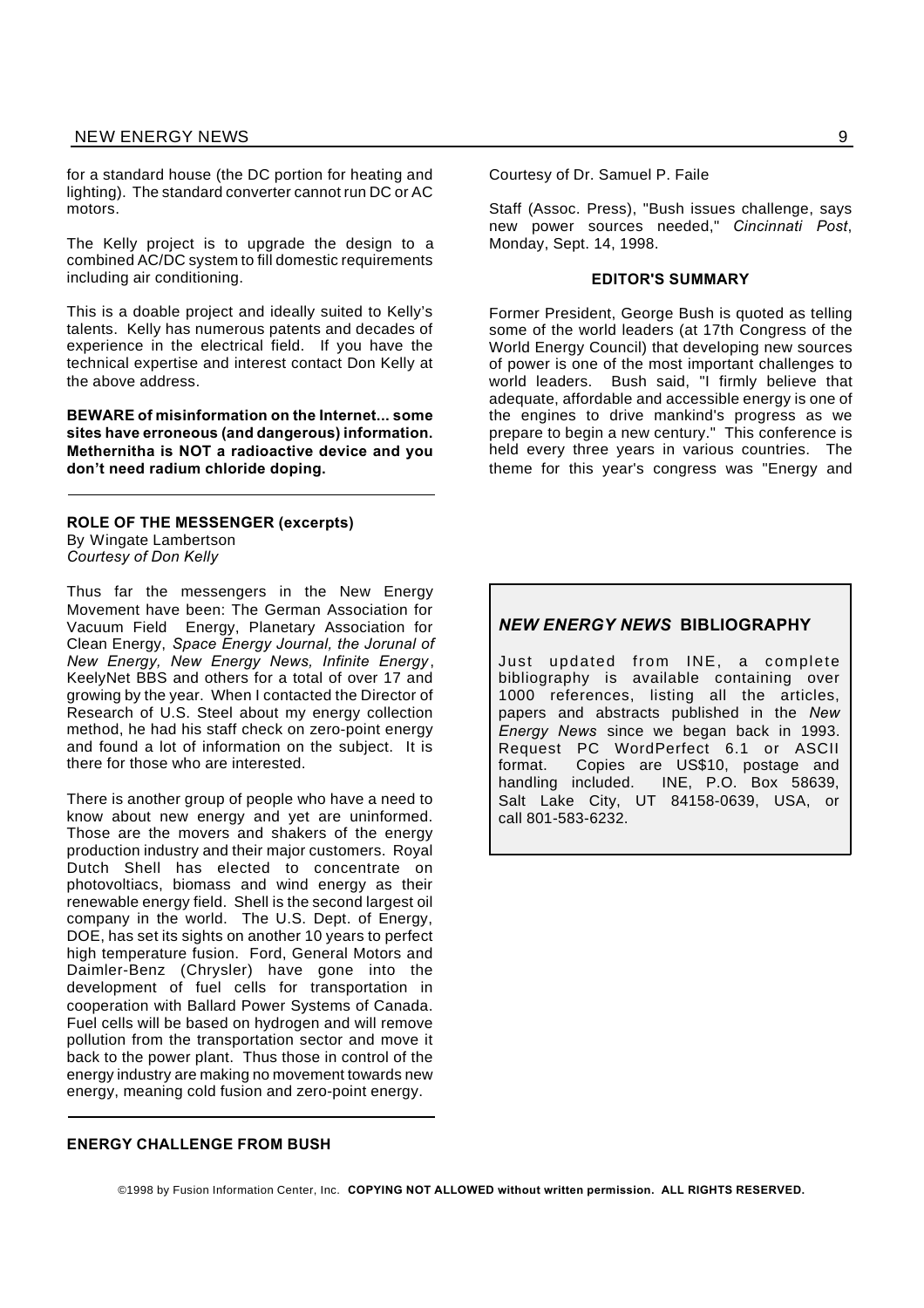#### 10 NOVEMBER 1998

### **Free Energy: The Race to Zero Point**

From Nikola Tesla to New Hydrogen Energy; Plasma Discharge to T.Townsend Brown; Magnetic Motors to Anti-Gravity... the Era of Unlimited Energy has begun!

A comprehensive 110-minute broadcast-quality documentary featuring the most promising devices, processes and theories from brilliant visionary scientists and the most persistent independent inventors on the planet!

Get late information on the history and latest revolutionary developments from the following: Tom Bearden, Dennis Lee, Dave Porter, Dr. Dennis Cravens, Eugene Mallove, Troy Reed, Hal Fox, Jeane Manning, Roy Thornson, John Hutchison, Joseph Newman, Paramahamsa Tewari, Dr. Shiuji Inomata, Moray King , Dr. Brian O'Leary, Tom Valone, Paul Pantone. Hosted by: Bill Jenkins Written & Directed by: Christopher Toussaint Produced by: Harry DeLigter Distributed by: Lightworks Audio & Video Music by: Steve Gaines, Richard Burmer, Mark Swane



VHS HiFi \$34.95 + \$3.05 S&H = \$38.00. Free shipping & handling for INE members. Order from: FIC, P.O. Box 58639, Salt Lake City, Utah 84158.

Technology: Sustaining World Development into the Next Millennium." The World Energy Council is based in London.

#### **SPACE ENERGY JOURNAL, SEPT 1998**

The *Space Energy Journal*, vol IX, issue III, has the following Table of Contents:

Editorial by Jim Kettner Letter from Hal Fox Update: The Case Catalytic Fusion Cell The Swiss ML Converter Revisited and Updated by Don Kelly Ion Electromagnetic Engine Patent by Jimmy Sabori New Book Release - Hendershot.

Cold fusion produced by the Case Catalytic Fusion Cell is expected to be developed into a 10 watt demonstration unit and then into a larger power cell.

Don Kelly cites the Swiss ML Converter as being one of the best new-energy developments and speculates that with new information there should be some successes in replication.

The Ion Electromagnetic Engine patent is somewhat similar to the Papp engine. Both use the expansion of noble gases to actuate engine pistons. The patent claims use such expressions as "ignition of the inert gas catalyst mixture;" "applying a high frequency voltage;" "pulsating magnetic field;" and "electrodes having relatively sharp points." To one skilled in the art of making high-density charge clusters, these statements suggest that the essential working feature of the Sabori engine is the creation of high-density charge clusters and the effect of these charge clusters on inert gas mixture. The introduction of a high-density charge cluster into inert gases would tend to rapidly expand the gas or gases. By using inert gases, one would not expect any chemical reactions. As long as there is sufficient cooling, the gases should also contract rapidly. The source of the power is not just the input electrical power to make the charge clusters but whatever source it is that is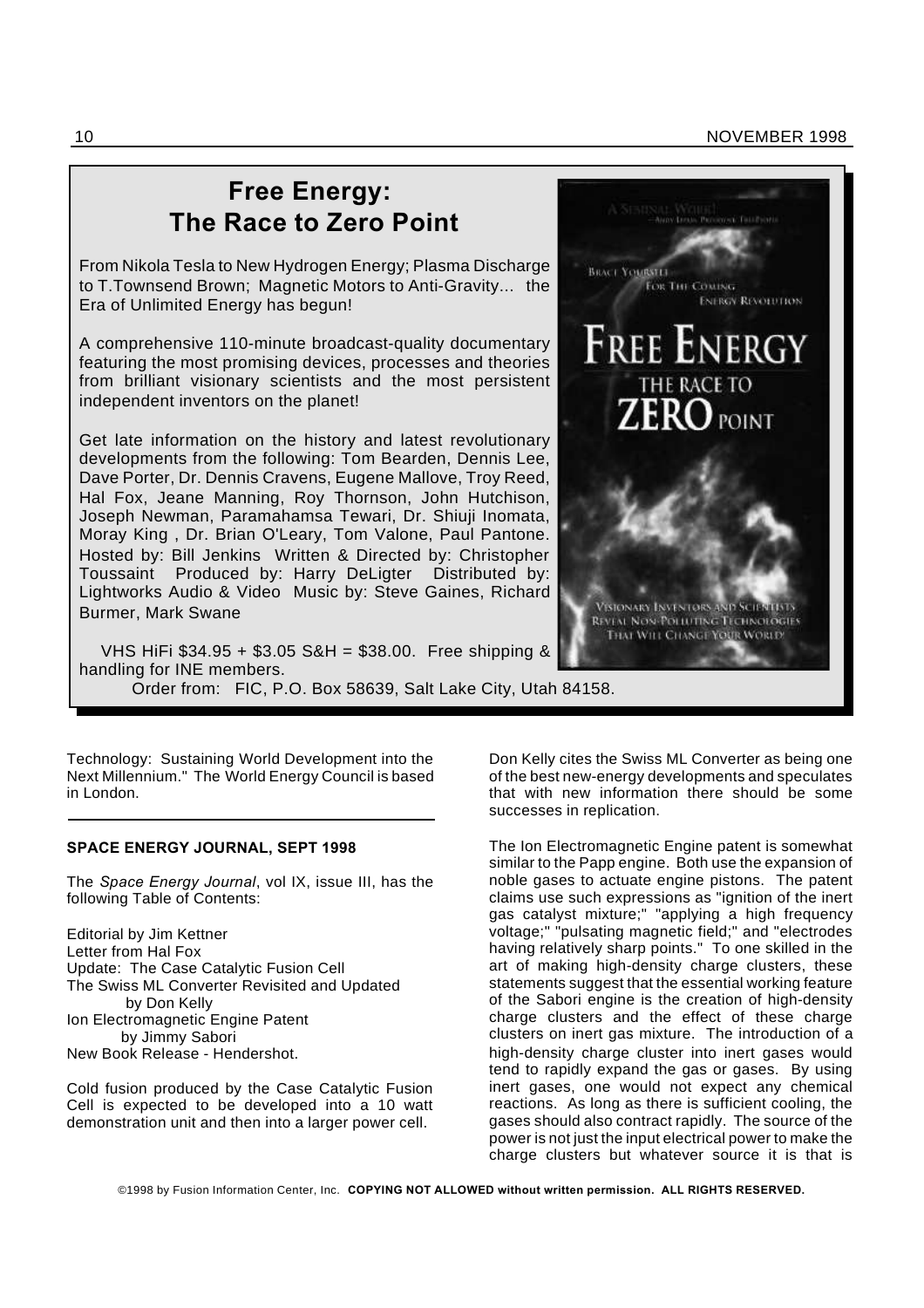tapped by the charge clusters. [See Kenneth Shoulders' patent 5,018,180 for another method of obtaining energy from high-density charge clusters.]

#### **THE FIFTH DIMENSION**

*Courtesy of Chuck Bennett*

Marcus Chown, "Fifth and Counting," *New Scientist*, 24 Oct 98, pp 28-32.

#### EDITOR'S SUMMARY

The **Large Hadron Collider** (LHC) at CERN near Geneva Switzerland may be used to find evidence of the fifth dimension, suggests Marcus Chown. Two German mathematicians, Theodor Kaluza and Oskar Klein (working independently) sought to show that the electromagnetic force might be explained by calling into use a fifth dimension. The first four are the three dimensions of space and one of time. A fifth dimension could allow for the explanation of a variety of physical phenomena, according to this article. Other dimensions may or may not be mathematical fictions but there are discussions about six dimensions being rolled up into small dimensions of the order of Planck's length of 10 **<sup>35</sup>** meters. The article discusses the possible existence of multi-dimensions rolled up into larger units than Planck's length.

#### **FIRST ATOMS - NOW ELECTRONS**

*Courtesy of Chuck Bennett*

Charles Seife, "Into the Vortex," *New Scientist*, 24 Oct 98, pg 7.

#### EDITOR'S SUMMARY

In 1980, in Germany, Klaus von Klitzing showed that using the Hall Effect (using cold conductors in a strong magnetic field) observations increased in jumps. These jumps were explained by the charge on the electron. Recently two scientists, at Columbia (Störmer) and at Princeton (Tsue), found fractional electron charge jumps. While this effect could have been explained by fractioning the electron charge, that relatively simple explanation was not satisfying. Therefore, the explanation proposed is that a unit of charge is coupled to charge-sharing in vortices of electrons swirling in the strong magnetic field. In this way, it is proposed that jumps of *e***/3** can be explained. Perhaps there may be some experimental evidence that can be wrung out of measurements of the effects of high-density charge clusters, which appear to be strong vortices of millions of highly-dynamic electrons.

#### **OIL COMPANIES AGENDA?**

*Courtesy of Rick Harrison*

#### **A NOVEL WAY TO GET DONATIONS**

We received an interesting solicitation from Creative Science and Research, P.O. Box 8001, New Albany, IN 47151 (phone 812-949-2394). This four-page solicitation for R&D funds is emboldened with comments: "Information our US Government & and Oil Companies do not want you to know!" "Extremely CONFIDENTIAL Material Enclosed!" "For Selected Customers Only!" The pamphlet offers to send you plans, blue prints, patents, for a variety of energyrelated devices. The following are offered: "The T. Henry Moray Device. 50,000 watts of Free Energy!" "Home Made Solar Cells." "Free Energy From a DC Motor." "318% Over Unity Permanent Magnet Motor (Japanese Patent)" "The Joe Newman Motor. 800% over unity." "Anti-Gravity Sphere." "Anti-Gravity Engine." This last is T.Townsend Brown's patent.

All you have to do is to send a donation for the amount shown and you will get plans or patents or instructions or some combination. The accompanying letter states: "because we feel you are a customer we can trust..." and "We are trying our best to get this suppressed information out ...'

**In over ten years of publishing information about new-energy devices and inventions this NEN office has not encountered a single incident where any group or member of a government agency or any oil company representative has warned us away from our intensive R&D and publication efforts for new-energy developments!** We do believe that there have been serious incidents in the past where certain types of inventions were either bought up and shelved or where persons were warned (and perhaps damaged) by the actions of some unknown groups. It is our studied judgement that for every real act of suppression, there have been many more acts where such events were staged (such as laboratories trashed) by the inventor when he failed to fulfill promises of new-energy developments to his funders.

The power companies cannot build nuclear power plants because of intensive public disapproval. New coal-burning plants are too expensive to build and operate under the current requirements of the EPA. Oil company executives have informed us that they would sooner keep their oil in the ground and sell it later at \$50 to \$60 per barrel for chemical feedstocks rather than sell it under government pressure for \$15 to \$20 per barrel to burn in autos, trucks, and powergenerating stations. No new power-generating plant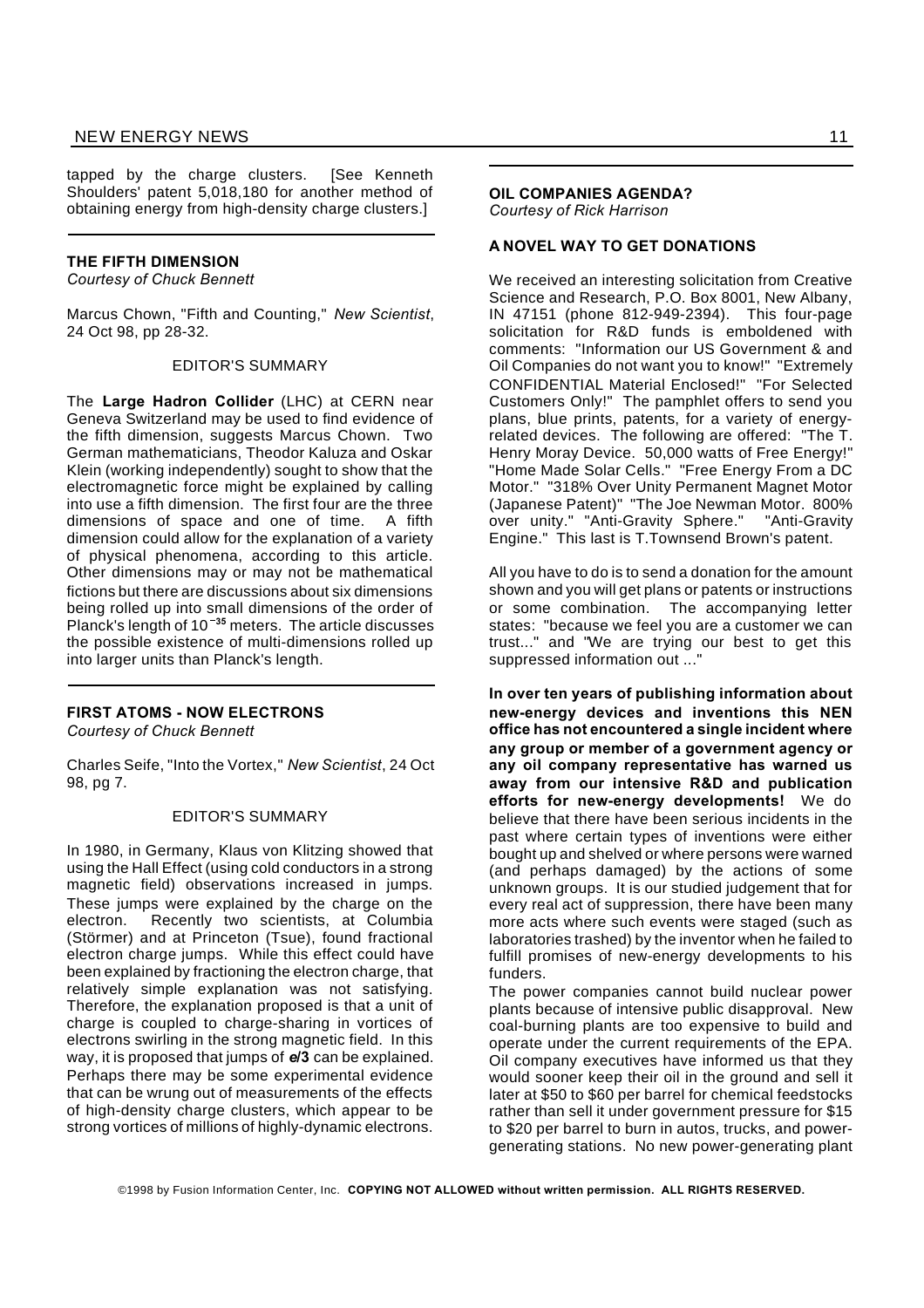#### **CONTROL OF FAMILY ENTERTAINMENT**

Studies have shown the bad effect on children of violence on TV. The result has been national legislation, enacted by Congress, and signed by the President to have the "V-Chip" in the future set-top boxes. The V-Chip is meant to prevent children from viewing movies having a "violence" category. The deletion of an entire movie or television program is unacceptable to the entertainment industry.

The entertainment industry favors user-control -- not government control. **Family Gatekeepers has demonstrated a better approach -- the FG-Chip.** We are pleased to announce that Nu OmniComm Technologies (hereafter OmniComm) has an exclusive agreement to provide further engineering and manufacturing oversight for both the Phase I and Phase II FG-Chip devices.

#### **Phase I - Audio-Content Control**

The Phase I FG-Chip uses the closed caption series of words, compares each word with a list of offensive words, and mutes the offensive words on the family television. This product is in the final stages of design for making production prototypes. With about twelve weeks to arrange for the thousands of parts and for large-scale manufacturing, the Phase I FG-Chip Audio-Content Control device will be in production to meet the demand. The FG-Chip will be sold by Family Gatekeepers using television infomercials, radio and family magazine advertising, and sales kiosks in over 150 malls. In addition, sales to large department stores has already been arranged. Both marketing channels are waiting the word on product availability.

#### **Phase II - Audio- and Video-Content Control**

This product is now being designed but requires that all frames which have any type of offensive scenes (violence, nudity, drugs, sex, torture, etc.) be frame coded. **It is important to know that this effort has been accepted by the entertainment industry!** They are aware of the importance to provide user-control over family viewing rather than to have some government agency impose restrictions on the industry. This product is protected by patents pending and by special license arrangements for voice-recognition software. **More important, this product has massive marketing support -- the same as for the Phase I FG-Chip device.**

#### **Business Opportunities**

If you are interested in helping to market this product or to buy the product for your family, the retail price will be in the \$75 range. For further information call or fax: Voice: (801) 466-8680 Fax: (801) 466-8668 email: halfox@slkc.uswest.net

**Note: This is not an offer to invest. Such an offer can only be made by the Offering Circular and only to accredited investors. Further Information is available on the ACENet.**

has been built (at least in the Western U.S.) for over ten years. Power companies have even subsidized the insulation of homes for persons of lesser income so that there would be more power to use for the growing demands of commercial customers. Under strong government sponsorship there has been a lot of energy saving by energy conservation. However, conservation can only accomplish a limited amount of power savings. Soon we either cease to add industrial capacity in the U.S. and send our jobs offshore or we solve the energy problems. **The power companies know this!** There is no current suppression of newenergy concepts except for the attempted suppression of cold fusion by the hot fusion community.

None of the devices touted by Rich Harrison have commercial potential at the present time. As reported in this publication, there are devices that do have commercial potential. None of these devices are mentioned in the solicitation from Creative Science and Research. **NEN is strongly dedicated to the development of new-energy systems and devices that can be commercialized. In our judgement, none of the devices listed by Creative Science are known to have commercial potential.** We invite the president of Creative Science & Research to respond to our criticism of his money-raising efforts. He is not a subscriber to New Energy News. He should be!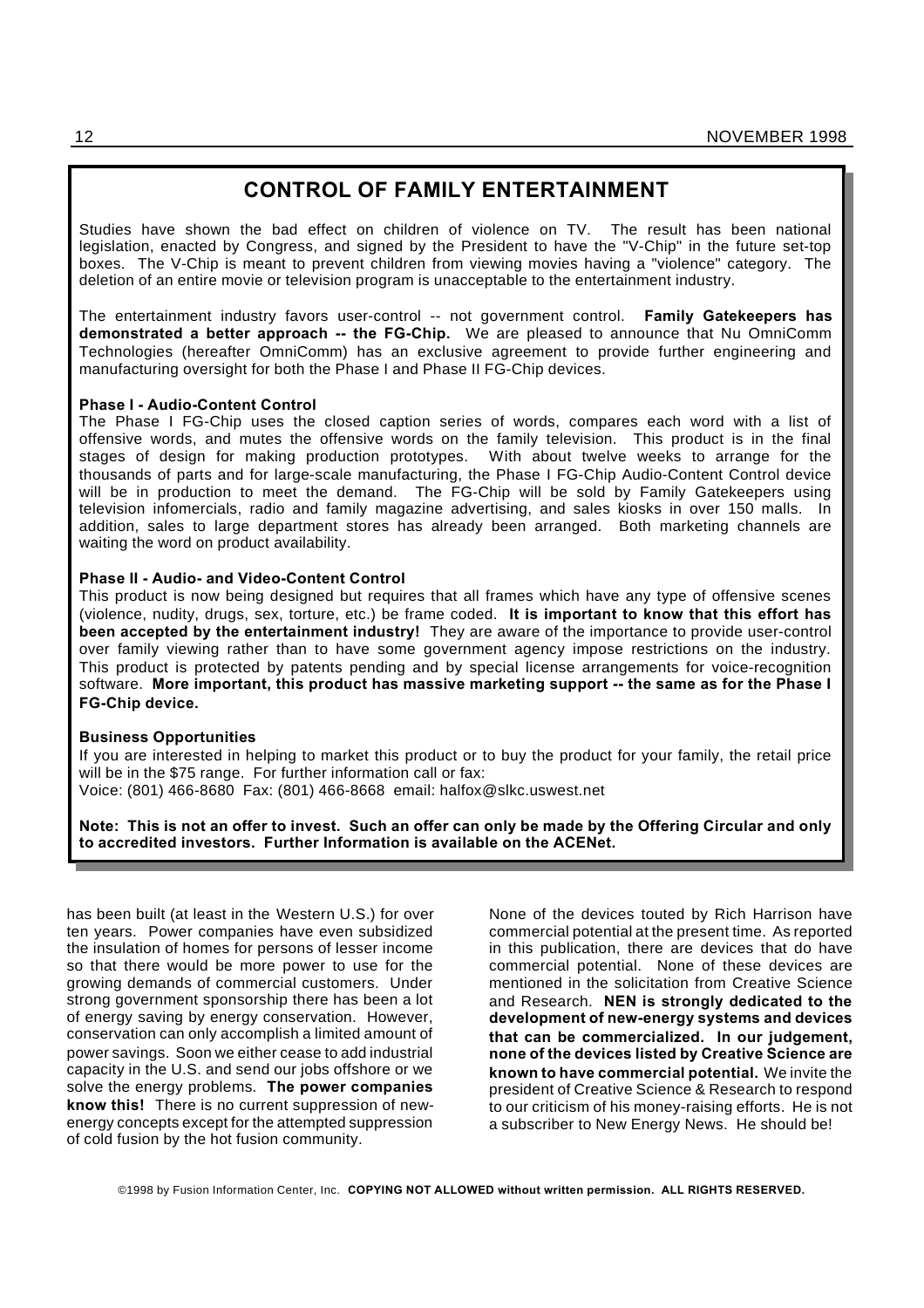*Scientific Paper*

#### **REACTIONLESS PROPULSION AND ACTIVE FORCE**

By Alexander V. Frolov

#### **ABSTRACT**

The goal of this paper is to suggest some technological ways to create an active force that doesn't require reactive mass flow. The active force can be applied to many aerodynamics systems and the force is result of the pressure difference from the medium to the system. By analogy, the space-time itself can be considered as some medium of interaction.

#### **INTRODUCTION**

There are known mechanical systems of gyroscope precession, gyroscopes of alternating radius, and gyroscopes of nonlinear vibrations. For other systems the velocity of rotation of the mass is changing for different parts of the trajectory that produce some inner gradient of pressure in the system from the rotor to the stator. Some mechanical systems use special vortex.

#### **Electro-mechanical systems that use an electrically charged rotor.**

There are known electromagnetic systems that use Lorenz force, magneto-hydro-dynamical effect, or Hall current. Some antigravitation effects have been investigated for so-called Hooper bi-directional coils and in the flat current systems (Mobius loops). An old idea is to use diamagnetic vapor that is accelerating in a permanent magnet field.

High electric potential systems have been produced by Tesla and by T.T. Brown's research work. The Biffield-Brown effect describes the active force that is created in any flat capacitor to the positive plate side for voltage above 50 kV. Dr. Brown did not explain the effect to show the reason for the force produced, therefore, we have to suppose that this force is a result of the asymmetry for orbital motion of the electrons in the dielectric atoms in strength of the electric field between the capacitor plates. The asymmetry leads to centrifugal force gradient and a non-zero linear component of this force.

#### **Research programs for superconductivity – gravitation connection**.

A special case is thermo-gravitation propulsion technologies. Fig. 1. shows a plan for an experiment that was described by Alexander Shegolev as weight changes in a heated metal ball if in the top of the ball the cone part was removed to create non-zero total heat flow of this mass.



The next obvious step is to find the reasons for this active (reactionless) force. It is known that interactions among atoms or molecules and space-time are normally demonstrated as chaotic oscillations or movements which are considered as heat processes in matter. In material objects of special shape (like the ball in Fig. 1.1), the vector sum of such oscillations is not equal to zero. Therefore, the object gets some impulse in the of this impulse is the same as the nature of chaotic impulses that are received by any atoms from the space-time (from the aether).

Fig. 1.2. shows a plan for another thermo-gravitation closed system design: the reactive flow is transformed by some converter. One of many versions for it is the cooling of the flow by means of special vortex process. Similar to Fig. 1.1, the active force is the result of non-zero vector sum for heat processes of each particle of the matter.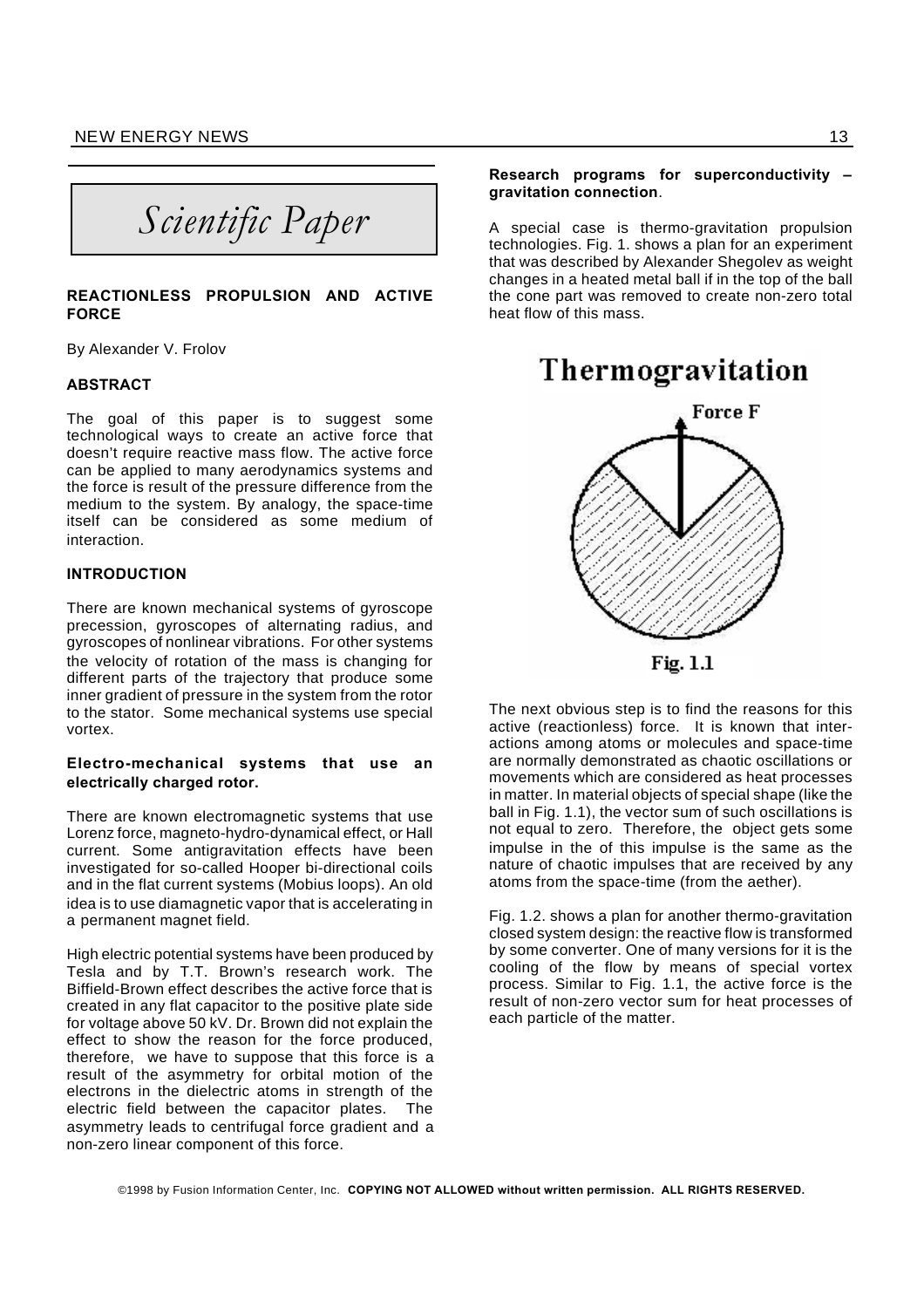

Transformation of the heat of the reactive stream



It is appropriate to make some supposition about the nature of heat energy. According to Pavel D. Ouspensky (Russian philosopher) and Nikolay A. Kozyrev (Russian astrophysicist), there is energy exchange between particles of matter and the so called "flow of time" for any real existing material particle. In other words, it is the physical mechanism of existence of the mass-matter in the time flow. By P.D. Ouspensky, the heat chaotic oscillations are the result of this energy exchange. By N.A. Kozyrev, the stars have no inner source of energy but they are working like some kind of machine that transforms the energy of so-called "flow of time" into the energy of heat radiation (electromagnetic waves). Therefore, we can make the conclusion: The existence of any material system is defined by its energy exchange with so called "flow of time" of certain velocity, i.e., rate of process.

Modern physics of the vacuum considers the notion about so called "virtual particles." The old idea for the aether particles can also explain chaotic impulse interaction between real particles of matter and vacuum (aether). The target now can be formulated as follows: an active drive could be designed if the conditions for directed impulse energy exchange between real and virtual particles are created. Such an interaction takes place anytime and always, but the total vector sum is zero for the spontaneous nature of the process. We have a chance to order this process as directed heat flow in the mass of the drive, or to influence the vacuum by means of force field (electrical, for example) to order the processes of creation and annihilation of the virtual particles. Such sort of influence is the reason for electrical interactions. Fig. 2 shows repulsion and attraction modes for two electrically-charged bodies. The first case, total sum intensity between bodies is less than the intensity of each body. The second case, the intensity between bodies is more than the intensity of the electrical field of each body. In fact, each electrically-charged body is surrounded by joint summary electrical field that is not symmetrical and

some gradient of electrical intensity is the reason for the force. It is important to understand that there is direct interaction between body and surrounding space (aether) and force is the result of the gradient of the pressure such as for aerodynamics. There is no need for a hypothesis about so called **long distance interaction**, since all force interactions (electrical included) are simple mechanical effects.

Lorentz force also can be considered a result of some gradient in the aether, Fig. 2.3. Since the **intensity of the field** itself is the gradient of the **potential** ( $E =$ grad phi ), so the gradient of the **intensity of the field**  $(\text{grad } E)$  is a quality new notion that may lead to new physical effects, i.e., to the active non-compensated force.

Assuming the common nature of the examples considered we have to conclude: the base for electrical and magnetic interactions is the same as for energy exchange of heat processes. The **field** means some area of space where the processes of

Repulsion









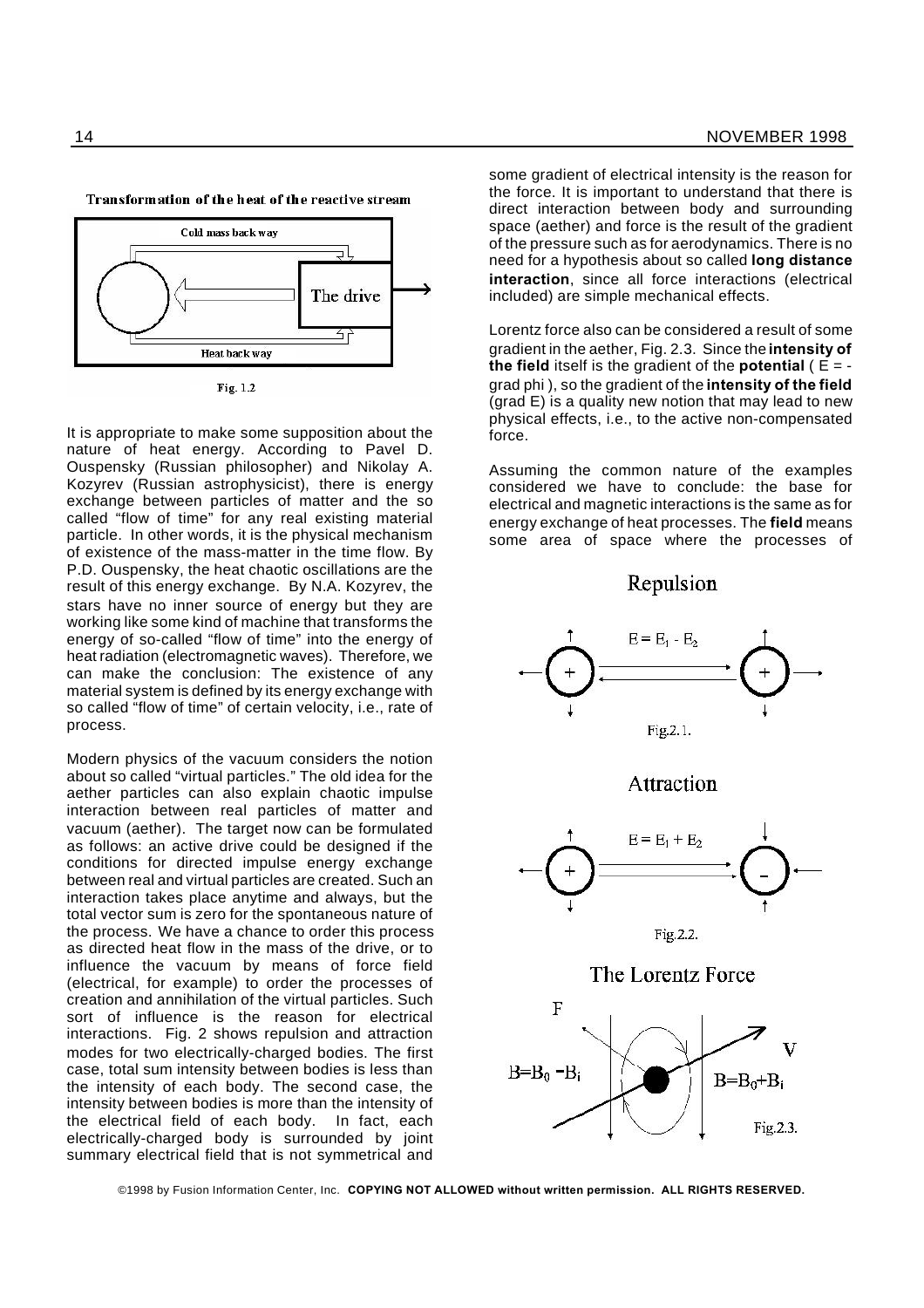interaction between the aether and matter are not chaotic and spontaneous, but are ordered in some degree. More order means more value of the force. The field influence to processes of impulse interaction between material particles and aether (virtual) particles make this interaction directed in some certain direction. This way we are coming to the mechanics on the aether level as the base for electricity and gravitation that is electro-gravitational unification.

Let's consider some design, where the properties of matter are used to create the situation described above. It is necessary to note that there is no difference, in principle, between a particle of matter and the space area adjacent to the particle as was mentioned by Faraday. So, if we are working to make some special structure of the matter, we are working with space structure in the volume of this material object.

Gradient electrical field





The dielectric (Fig. 3) that is placed between plates is non-linear since there is a gradient of permittivity along the electrical intensity lines. Normally, the polarization of particles of the dielectric is symmetrical in positive and negative plate side. But, in this case, the asymmetry of properties of the dielectrics produce the asymmetry of polarization and there is some non-compensated force in this kind of capacitor. T.T. Brown patented something like this in USA patent 3187206 of May 9, 1959. Simplest case is a two-layer dielectric (Fig. 4.1). where the force is created on the border between two different dielectrics. This force is known since 1927 and it is known in industry as the Johnsen-Raabek effect.



Consider an experiment, as depicted in Fig.4.2. The base of the design is the dielectric of permittivity =  $6$ for one layer and a second layer is the dielectric of permittivity  $= 1$ . The size of the plate is 100 square cm. The high potential direct current source is a self-made design. The potential difference is about 10 kV. The calculated active force should be about 0.001 Newtons or 150 mg that was detected by means of rotation torsion effect.

Fig.5 is an approximate calculation for a commercial project. The surface is taken as 100 square meters. The capacity of sphere for 1 cm radius is 1 pF, the calculated capacity should be about 1 microFarad. The special ceramics can be used that increase the permittivity from 1 up to 80.The potential of 100 kV is a reasonable value. For this potential and the surface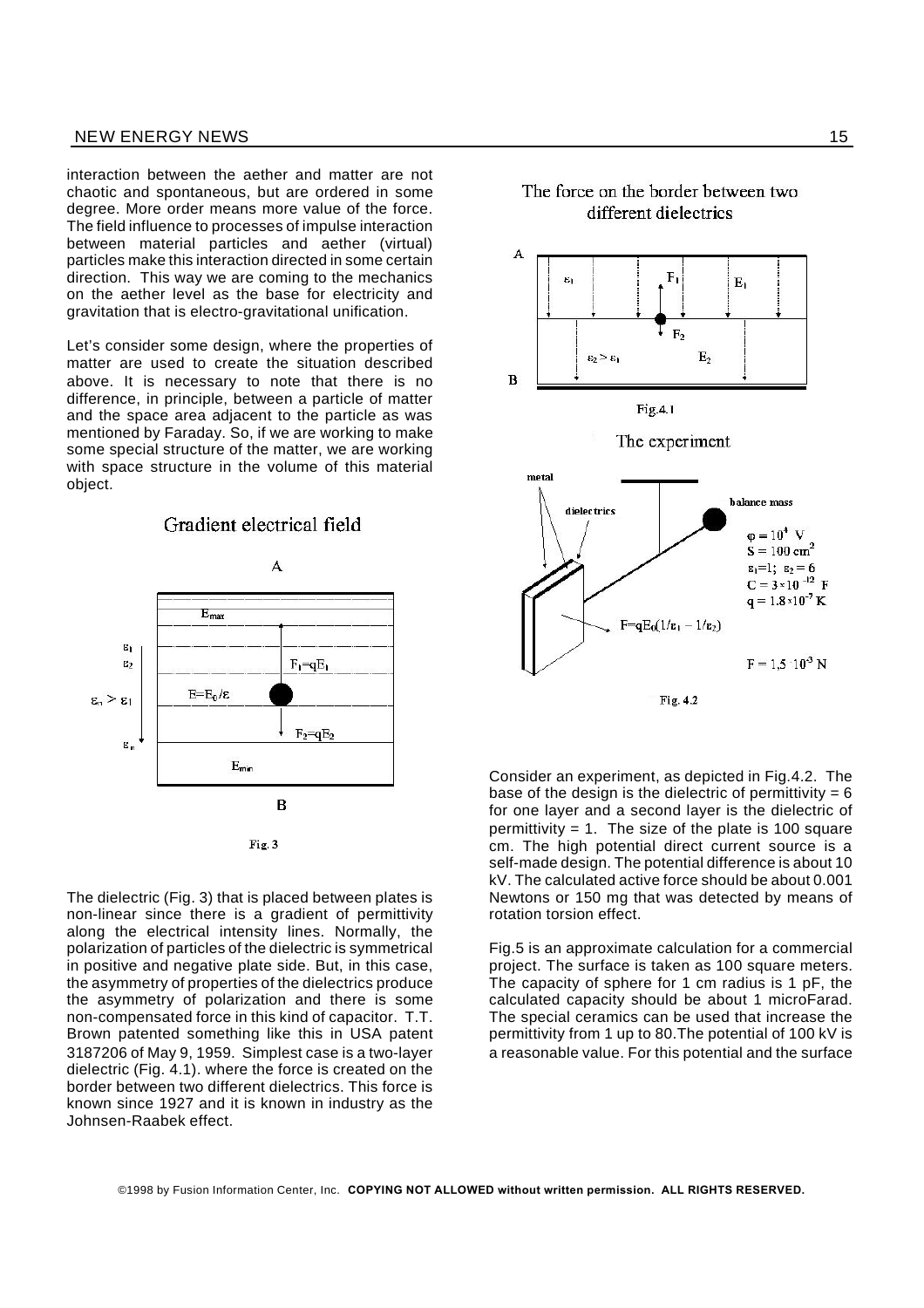#### Calculations



 $F = qE_0(1/\epsilon_1 - 1/\epsilon_2)$ 

 $\varepsilon_2 = 80$  (ceramic)  $\varepsilon_1 = 1$ Square  $S = 100$  m<sup>2</sup> Capacity C<sub>0</sub> =  $10^{-6}$  F; C=  $\varepsilon_2$ C<sub>0</sub> =  $8 \times 10^{-5}$  F Potential  $\varphi = 10^5$  V Charge  $q = CU = 8 K$ Intensity of the field  $E = 10^5$  V/m

 $F = 8.10^{5} (79/80) = 7.9 \times 10^{5} (N)$  $F = 7.9/9.8 \cdot 10^{5} = 80 T$ 

Fig. 5

we'll get the electrical charge about 8 Coulomb. The difference of forces that are acting on the particles of this gradient dielectric is about 80 ton.

There is a square function for force from the potential, so it is more useful to increase the potential for the same surface than to increase the surface.

In conclusion, some comments about the necessity for a true law of impulse conservation. The name of the report **reactionless propulsion** noted the absence of ordinary reactive flow of fuel mass. In the systems considered above, there is the reaction force since the velocity of the system is changing and the compensation effect here is the change of the impulse of the **virtual particles** or **particles of the aether**. Therefore, the heat energy exchange balance should be changed and the aether is expected to become colder. The effect can be detected since the time rate should change for the mass of the so-called **working body** of such kind of active drive.

Alexander V. Frolov P.O. Box 37, St.-Petersburg, 193024, Russia <alex@frolov.spb.ru> <frolov@bcltele.com> 7-812-2747877

# **LETTERS**

#### **RAMAR PILLAI HERBAL FUEL** Wesley Bruce

The work on Herbal Petrol, now called "Herbal fuel" is coming to fruition. The inventor Ramar Pillai is getting an international patent and is establishing a small plant in his home village. The claims of fraud seem to have had little effect on the regional government that has seen many demonstrations. Only one demonstration had failed in Deli, hundreds of miles away from the area where the plant grows. This implies that the active ingredients of the plant extract has a shelf life of only a few days or it is temperature sensitive.

A news group has been running on the subject for several years since New Energy News last covered the subject. I have been active on the news group with several postings. The web address is: http://ppp.india.com/bb/

I believe that Ramar has discovered a plant that makes a hydrocarbon to repel insects and grazers. This is not unusual, as many plants are hydrocarbon rich for this reason. What is interesting is that this plant seems to make the hydrocarbon using a heat driven enzyme path-way similar to photosynthesis, with atmospheric CO $_{\tiny 2}$  as the carbon source and the water as the hydrogen source. Mr Ramar Pillai appears to have partly isolated the enxyme path-way and made it work in a simple chemical process. While his equipment is not much more than a cooking pot, most people forget that a beaker is just a glass cooking pot.

Some have argued that there is a mass deficit because the measured mass of the water and hydrocarbon produced reportedly exceeds the mass of ingredients. The process should release more grams of oxygen than grams of carbon it takes in. One oxygen from the water and two from the CO<sub>2</sub> it absorbs from the atmosphere per -CH<sub>2</sub>- unit of the hydrocarbon chain. Since the the oxygen lost from the water is heavier than the carbon gained, the mass of the total mixture should be decreased not increased.

This may not be true if the process works like normal cellular processes. Little energy is required to strip a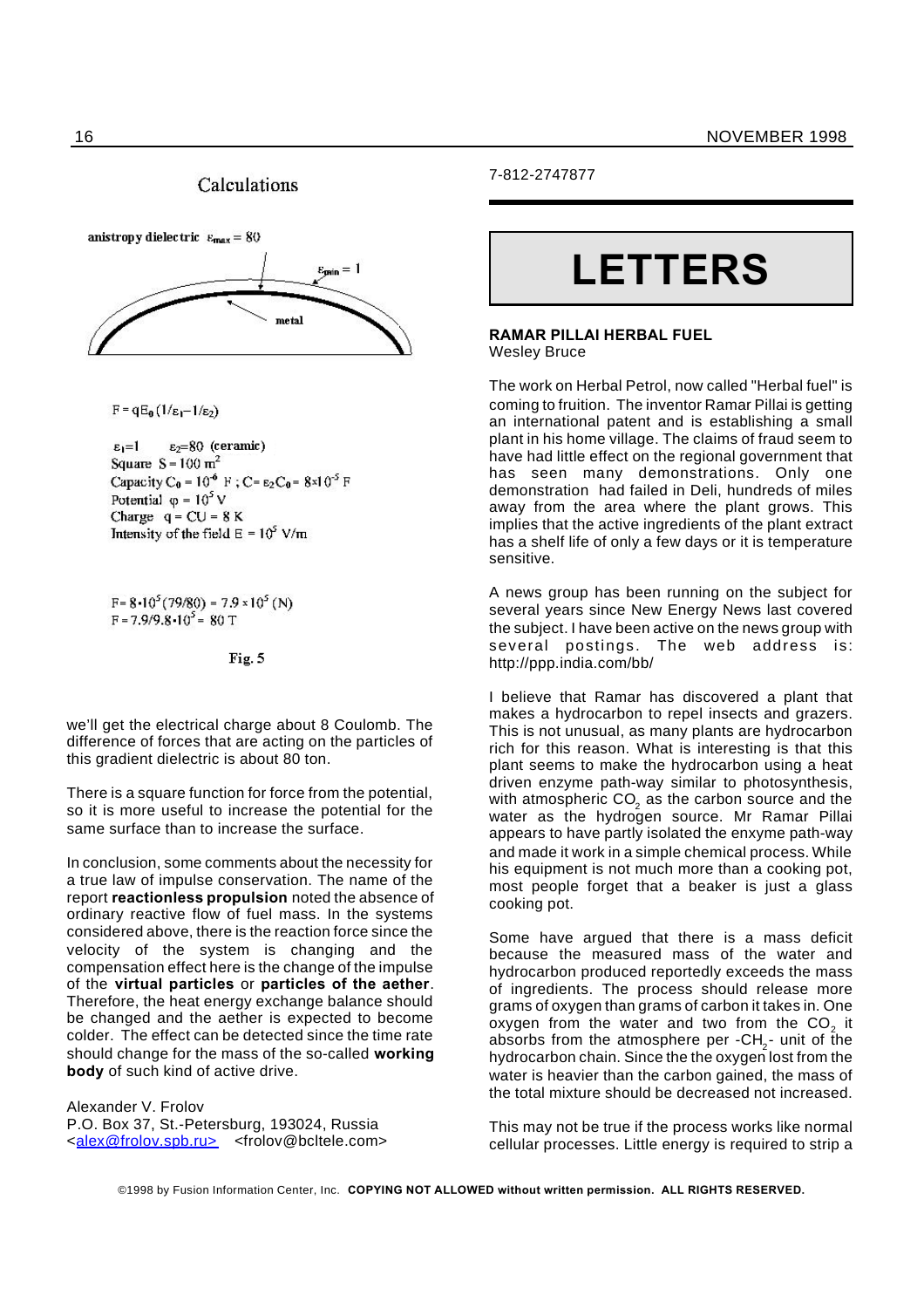hydrogen off  $H<sub>2</sub>O$  leaving a hydroxide, OH-. It takes a lot of energy to strip the second hydrogen off a OH- to produce a free oxygen. Many cells simply discard the hydroxide and start out with another  $H_2O$ . If free to react with each other, two OH- will react to produce oxygen and water, but since free oxygen would oxidize the hydrocarbon, the plant needs to segregate the OHand the hydrocarbon. The plant dumps the OH- into the water beyond the cell or bind it to another ion to produce a long lasting chemical trap for it.

If Ramar Pillai is able to chemically trap the OH- with an additive, he can get the hydrocarbon production to maximize without producing the oxygen from the water. Later additions of chemicals to the mix after the oxygen is extracted could liberate the oxygen. But since this is waste water to Ramar, he is not bothering the retrieve the oxygen. If the oxygen is easily retrievable from the waste water we have something that makes fuel from  $CO<sub>2</sub>$  and water, while in step two it yields oxygen on demand, potentially reducing the costs of space craft life support systems.

Ramar Pillai's reaction is heat driven so it is not a net energy source. It could convert almost any available heat source into an easy to burn fuel. This is a great break through for India assuming there are few limits to the supply of the key herb. India will need to look at protecting(and farming) the plant as well as the process.

The next key area of work is to overcome the apparently limited shelf life of the plant extract. Mr. Ramar Pillai may have solved that problem already.

I suggest we watch the work for further developments.

#### **LETTER FROM EVAN SOULE**

\_\_\_\_\_\_\_\_\_\_\_\_\_\_\_\_\_\_\_\_\_

Per your request, I am forwarding the following data obtained by experimenter Jean-Louis Naudin of France who has independently constructed one version of a Newman Motor/Generator:

Date: Thu, 9 Jul 1998 07:09:05 EDT Subject: Newman's Machine V1.4 : A COOLING effect has been observed. From: Jean-Louis Naudin

07-09-98 - The entropy changes while the Machine runs, a COOLING effect has been observed...

Today, I have conducted a new test about my Newman's machine V1.4. The purpose of this test is to check some eventual changes in the entropy of the Newman Machine.

- The first temperature probe has been used as reference for the lab temp (21.5 degrees)

- The second temperature probe has been glued directly on the Newman's coil. I have waited one hour before starting the test for equalizing the temperature (LabTemp = 21.5 degrees, Coil Temp = 21.5 degrees) The test has been conducted during one hour.

| Time (min) | Temp (degrees) |
|------------|----------------|
| 00         | 21.5           |
| 05         | 21.5           |
| 10         | 21.4           |
| 15         | 21.3           |
| 20         | 21.3           |
| 25         | 21.3           |
| 30         | 21.3           |
| 35         | 21.3           |
| 40         | 21.3           |
| 45         | 21.3           |
| 50         | 21.3           |
| 55         | 21.3           |
| 60         | 21.3           |

\_\_\_\_\_\_\_\_\_\_\_\_\_\_\_\_\_\_\_\_\_\_\_\_\_

The Newman's machine has been stopped after the test (a 60 mn run) and 15 mn after the temperature has been EQUALIZED AGAIN at 21.5 degrees. This confirms the cooling effect observed in spite of the mechanical work generated and the joules' effect dissipated in the coil.

The rotation speed was 286 RPM and the coil voltage used 626 V. The differential voltages I/O measured on the "current control flow bridge" was 32V (Input) and 88V (Output) accross the 2uF cap with my new fast HV diodes.

Very best regards, Evan Soule' Director of Information NEWMAN ENERGY TECHNOLOGIES CORP. 2050 Vineyard Drive Castle Rock, Colorado 80104 (303) 814-3403 <josephnewman@earthlink.net> P.O. Box 57684, New Orleans, LA 70157-7684 (504) 524-3033 Websites: http://www.josephnewman.com http://www.geocities.com/CapeCanaveral/6087 http://www.angelfire.com/biz/Newman/index.html http://home.earthlink.net/~josephnewman/

P.S. I should add --- Joseph Newman has indicated that in the near future he plans to hold a free, public demonstration of his newest Motor/Generator, probably in the Phoenix area.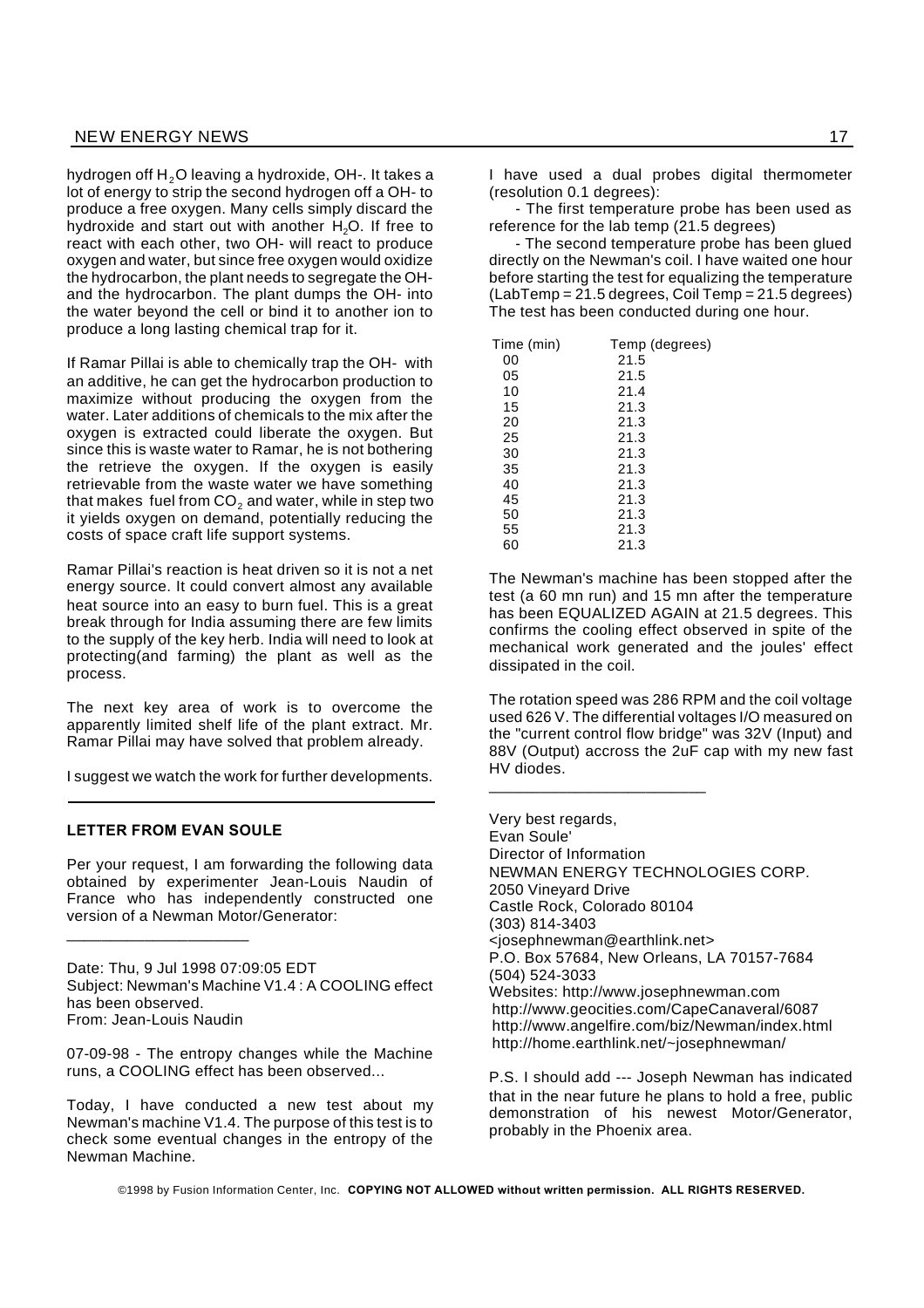"I cannot conceive curved lines of force without the conditions of a physical existence in that intermediate space." --- MICHAEL FARADAY

Scientific research frequently entails the fusion of the aesthetic, the creative, and the intellectual. *Sir John Meurig Thomas*

#### **LETTER FROM TOM BEARDEN:**

A Proven Cancer Cure and More

Congratulations on your excellent coverage of the new developments in curing cancer in mice. Everyone applauds any advance against this dread disease, and certainly at last some progress is being made.

In France in the 1960s and early 1970s, a scientific team under rigorous scientific protocols demonstrated rather astounding remissions of terminal tumors, cured infectious diseases like severe trypanosomiasis, cured atherosclerosis (clogged arteries), and restored suppressed immune systems. The inventor of the novel EM radiation treatment device was Antoine Priore. Eminent scientists working with him included Robert Courier, Head of the Biology Section of the French Academy of Science, and Raymond Pautrizel, world-renowned parasitologist. The dramatic results were properly reported in the leading French scientific journals.

However, neither Priore, the scientists who worked with him, or anyone else could understand how

#### **A N E W T H E O R Y O F R E L A T I V I T Y**

Order the book:

#### **SUPERLUMINARY RELATIVITY RELATED TO NUCLEAR FORCES AND STRUCTURES**

Petar K. Anastasovski 166 Pages, \$28.50 plus postage

Order from: **Trenergy, Inc.** P.O. Box 58639 Salt Lake City, Utah 84158-0639 Phone: 801-583-6232 Fax: 801-583-2963

radiation of diseased animals with the novel nonionizing radiation used by the team could possible result in such unparalleled results. A furor arose, and the project -- which had been largely funded by the French government -- was finally canceled when the French government changed to a leftist regime. A glowing report by two French government physicists, praising the dramatic results, was classified and never released. There presently are legal difficulties continuing between the French government, Priore's heirs, and one or more industrial companies that contributed to the project.

After 14 years of intense and agonizing study of the Priore team results and procedures, we finally broke the technical mechanism. Briefly, here is how the cures were accomplished.

In nonlinear optics, one rhythmically squeezes ("pumps") a nonlinear mass with ordinary transverse EM waves. Then one introduces a "signal wave" input to the squeezed mass. Whereupon the pumped mass emits a very strange, time- reversed wave that is an antiwave (phase conjugate replica) of the signal wave. This emitted wave can contain up to all the energy in the "squeeze" waves. The strange time-reversed wave precisely backtracks the spatial path previously taken by our input signal wave, even through tortuous media. A beautiful picture of that process was published by Pepper in Scientific American, Jan. 1986, p. 75.

However, we can make longitudinal EM waves with a little difficulty. If we "squeeze" any piece of mass, either living or inert, with these longitudinal EM waves, a very unusual phenomenon occurs. Now the mass does not emit a time-reversed wave as it did before. Instead, the mass itself is time- reversed back to a previous state.

Now for inert mass, that's not a big deal. It just reverts back to the same thing.

But for a living cell that has been damaged, that is a revolutionary and magnificent thing. Now that living cell, and every internal part of it including its genetics, is time-reversed back to a previous state. With sufficient "squeezing" (pumping) by these longitudinal waves, the cell is returned in little jumps, back to a completely healthy state it had before its damage or infection. Every part of it, including its genetics, is reversed back to normal. That's what the Priore team unwittingly did, and that is also what Becker did when he found that weak DC voltages and incredibly weak currents -- picoamperes -- in a bone fracture zone would change entering red blood cells into more primitive cells (shucking their hemoglobin and growing nuclei), then into the kind of cell that makes cartilage, then into the kind of cell that makes bone. In that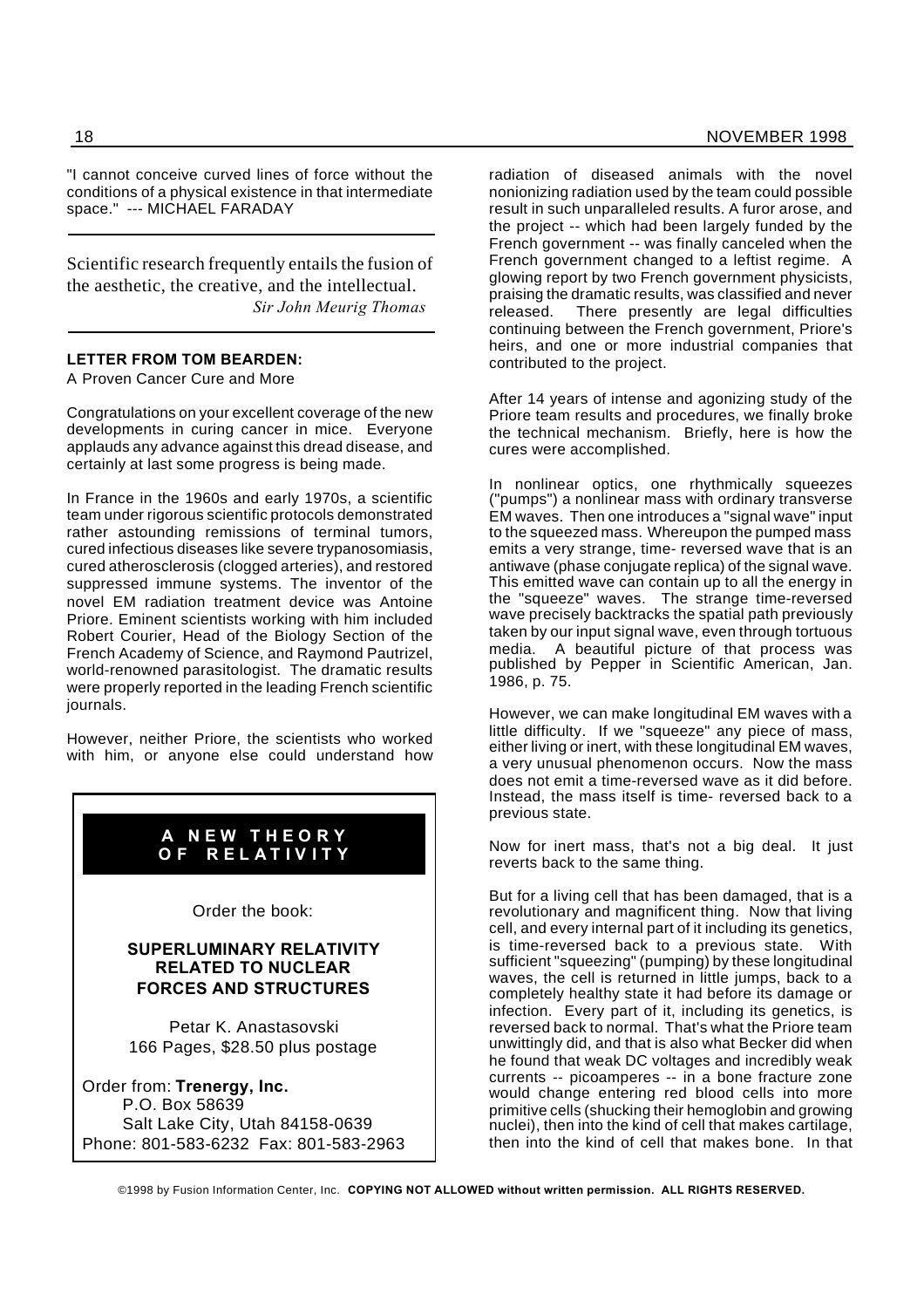latter form, the cells were deposited into the fracture, giving new bone growth and healing the cell. Becker was twice nominated for a Nobel Prize for his epochal work. Note that his DC potential was just a bundle of bidirectional EM longitudinal waves. So he was weakly "squeezing" the red blood cells with longitudinal waves, and therefore getting radical changes in the cells themselves.

Think what this cellular reversal, genetics and all, would mean to an AIDS patient. The patient could be treated as soon as he or she tests positive for the HIV virus, with no need to wait for the dreaded debilitation and opportunistic diseases to set in. There are several ways to insure that the longitudinal wave pumping (rhythmic "squeezing") gets to every cell in the body, a simple means is just to imbed them in a pulsed magnetic field -- as Priore did.

So when pumped with longitudinal EM waves, all those HIV-infected cells will just be time-reversed, genetics and all, back to normal cells with normal genetics. The miracle that will occur is that all the HIV-factories remaining in infected cells that defeat the immune system, will be altered right back to normal cells. All those factories are eliminated, and none of the body's cells is killed.

It turns out that the Regenerative and Recovery (R&R) system of the body uses this exact longitudinal EM wave "squeezing" method to restore damaged cells back to normal, within its limitation. Remember, the immune system cannot cure anything; it contains the killers and the scavengers, but cannot restore a single damaged cell, including its own. Regeneration is the function of the R&R system, and it is done with the novel new electrodynamics.

When we time-reverse all the body cells, the cells of the immune system are also restored back to full functioning. Thus an advanced AIDS patient would not only have the HIV factories eliminated, but would also have his suppressed immune system fully restored.

Think of the problem of cancer when it metasticizes throughout the body, or of leukemia of the blood. Now all those "bad cells" can be altered back to normal, without killing them, and without exposing the body to very harsh, destructive methods such as chemotherapy.

I've taken the liberty of previously furnishing you a copy of my letter to Congressman Weldon. We have proposed a "highest priority" DoD effort to develop suitcase-sized, portable units which can provide whole-body treatment using longitudinal EM wave nonionizing radiation and whole-body all-cell pumping. These units, once developed, could be mass produced and flooded down through the emergency response

communities. They could be used to treat the mass casualties we now expect from terrorist BW attacks on our large cities. As the OTA report to Congress in 1993 pointed out, a single terrorist anthrax attack on Washington, D.C. in a light plane, on a calm night, with 100 kilograms of anthrax and spray tanks, could produce from 1 to 3 million casualties. Presently, almost all those casualties would die.

With the proposed unit, perhaps 70% of those stricken Americans could be saved. With second generation units, we believe the figure can be raised to 90% or more.

Best of all, there is no such thing as a "resistant strain" to this approach. For any pathogenic change to a new strain, one just has to tinker with the adjustment of the longitudinal pump wave frequencies and their mix.

In theory there is no cellular disease that this revolutionary new methodology cannot cure, given only that the cells were once normal at some previous time. However, we have also discovered an extension to the process, whereby even a disease where the cells never were normal, can be eventually treated and cured. Essentially this new approach allows the cells to be "steered" in their "time-reversal" to return to any state desired. Applied to inert mass, this methodology should allow one to do essentially what one wishes to with mass. An immediate application would be altering hazardous wastes (such as radioactive contaminants) into harmless elements. We believe that later this can be developed into a real solution to the increasingly tortuous nuclear wastes problem.

We believe this new methodology is a revolution in medicine, of untold benefit to suffering and dying persons worldwide. We have distributed and are distributing detailed information packages widely throughout high levels of the government and the scientific community.

Think of it this way. In modern physics, matter is energy in a different form. If energy in one form (waves) can be time-reversed, then energy in another form (matter) can also be time-reversed. We discovered how to do that, in order to explain what Priore and those French scientists were unwittingly using. And we have already discovered yet another extension to that process.

The result, we believe, is a revolution in medicine that will result in cures not only for cancer, but for AIDS and most other diseases as well.

Sincerely,

T.E. Bearden President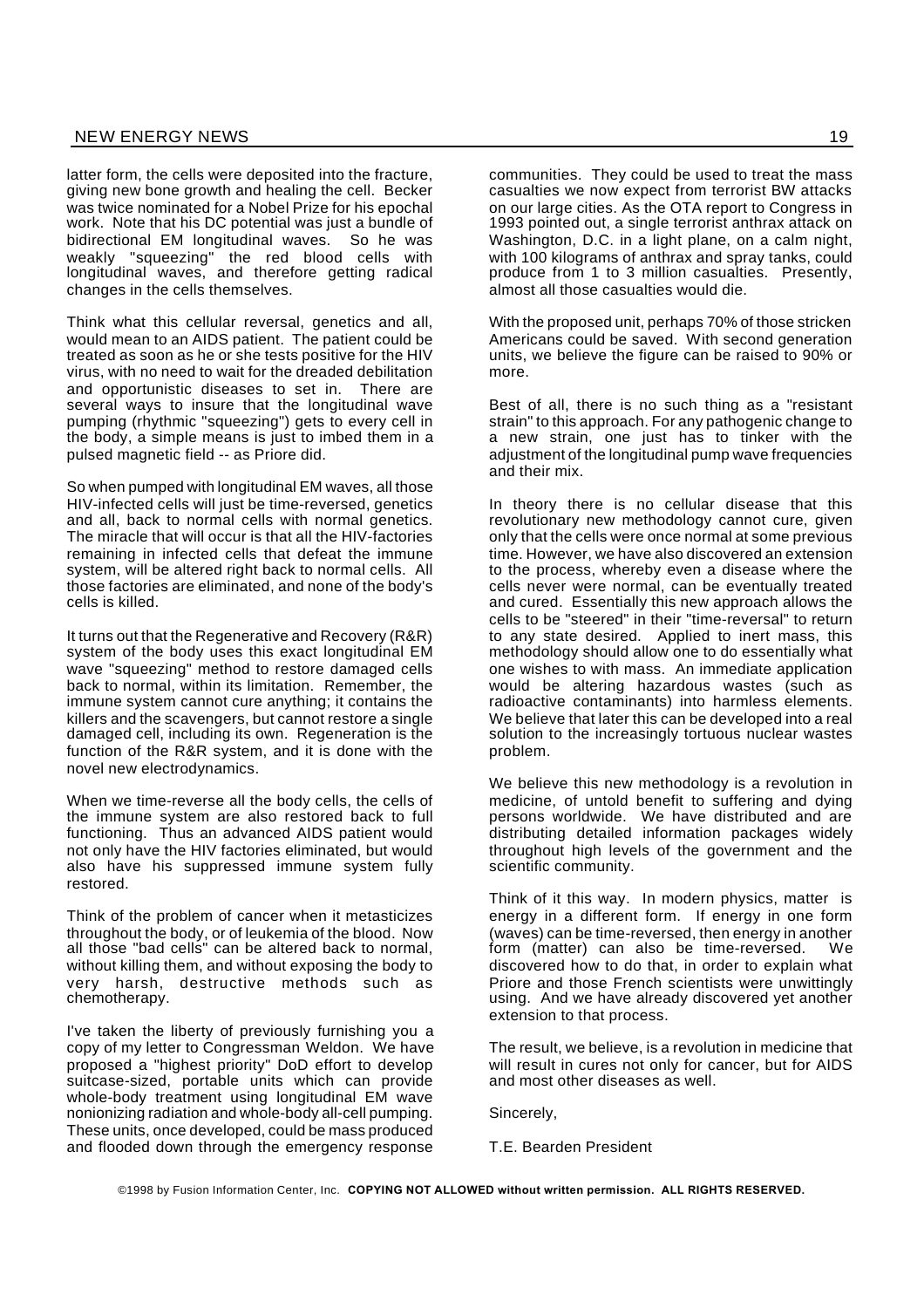CTEC, Inc. 2311 Big Cove Road, Huntsville, AL 35801-1351 (256) 533-3682 Phone (256) 536-0411 Fax E-mail: tebearden@aol.com

#### Dear Tom Bearden,

Two items you should read (if you haven't already) that bear somewhat on the special fields and on curing of disease:

A. Akimov "Heuristic Discussion of the Problem of Finding Long Range Interactions, EGS-Concepts", J. of New Energy, vol 2, no 3/4, Winer 1997.

Panos Pappas, et al, "Effects of Pulsed Magnetic Field Oscillations in Cancer Therapy", Proc. of the Int'l Symp. on New Energy, Denver, CO, April 16-18, 1993.

No electronic device to cure disease will be allowed to treat patients in the United States as long as the drug companies continue to control the FDA. The NIH are also controlled by the same group. Drug-pushers and non-cures are all that will be allowed until great changes are made.

Many thanks for your good works.

Best regards, Hal Fox

# *Meetings*

#### **STAIF BREAKTHROUGH PROPULSION PHYSICS SESSIONS**

#### CALL FOR PAPERS:

The Breakthrough Propulsion Physics sessions in the **Conference on Applications of Thermophysics in Microgravity and Breakthrough Propulsion Physics**, will be held as part of the Space Technology & Applications International Forum (STAIF-99), January 31 - February 4, 1999, in Albuquerque, NM. The website for more information is http://www-chne.unm. edu/isnps/isnps.htm. The abstract contributors should E-Mail or call the author when an abstract is sent so we can be looking for it. Thanks.

#### Sessions:

EMERGING PHYSICS TOWARD PROPELLANTLESS PROPULSION

Alan Holt,

Chair, NASA Johnson Space Center, DanieL C. Cole,

Co-Chair, IBM Microelectronics

Papers are invited that present theories, experiments, or empirical evidence that describe research directions or specific approaches for the development of a capability to propel a vehicle in transatmospheric, near-earth space and deep space regions, without the use of rockets or beamed power. These capabilities include applications of: (1) fundamental physics of forces and acceleration, addressing enhanced coupling between inertia, gravity, electromagnetism, inertial frames and/or space-time; (2) fundamental physics of motion through space time or the motion of perturbations of space time; and (3) fundamental physics of energy exchange mechanisms. Papers are also invited which (4) describe and compare competing theories or empirical evidence, with special emphasis to their potential for achieving a propulsion breakthrough, and which (5) address the use of microgravity research and technology testbeds associated with the International Space Station, Station-based and other free-flyers and earth-to-orbit vehicles.

EMERGING PHYSICS TOWARD HYPER-FAST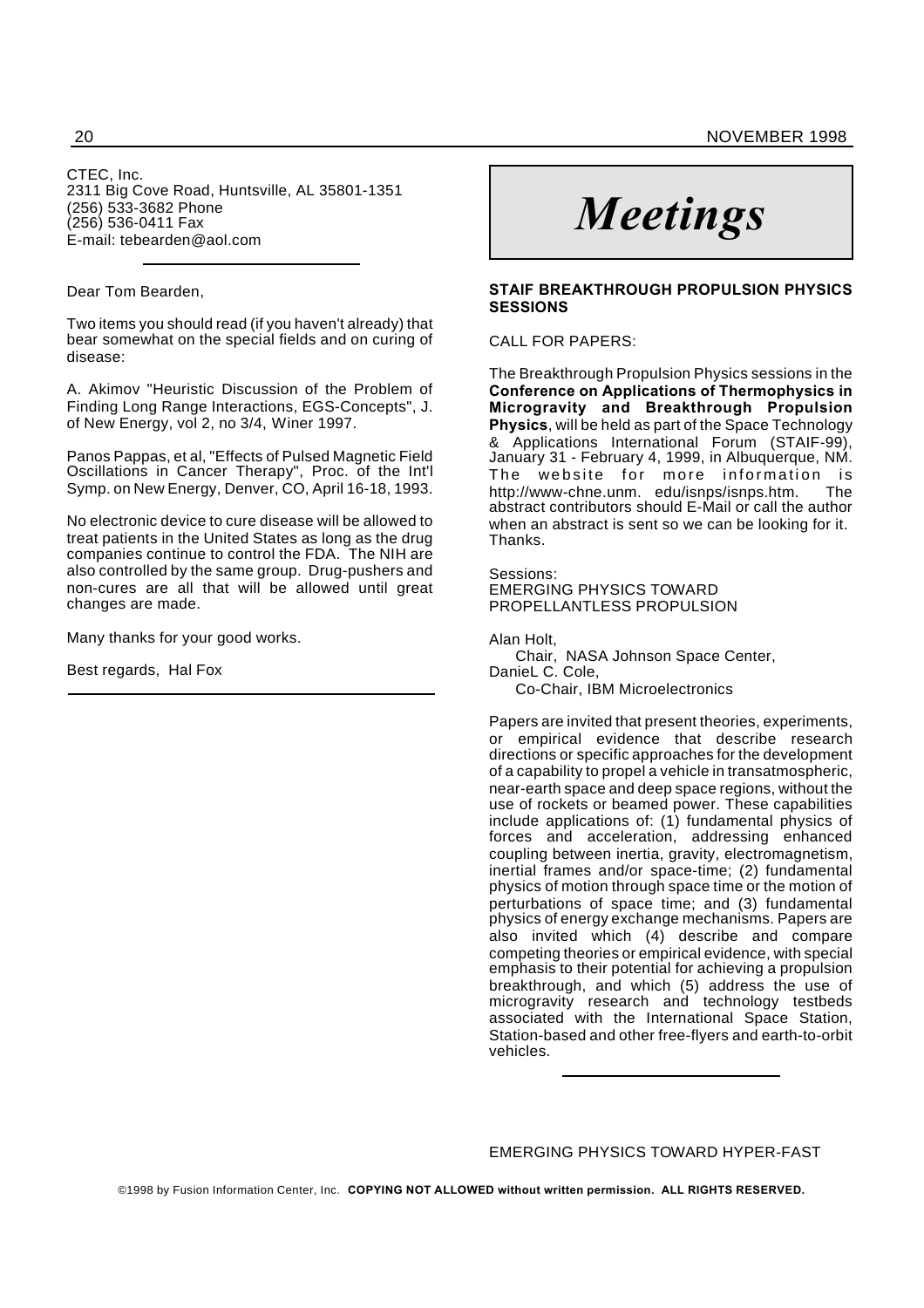#### NEW ENERGY NEWS 21

#### SPACE TRAVEL

Catherine Asaro, Chair, Molecudyne Research Claudio Maccone, Co-Chair, Alenia Spazio

Papers are invited that present theories, proposed experiments, or empirical evidence that are aimed at addressing how to attain the maximum transit speeds physically achievable. This includes: (1) fundamental physics of forces and acceleration; (2) fundamental physics of motion through spacetime or the motion of perturbations of spacetime; and (3) fundamental physics of energy exchange mechanisms. Papers are also invited which (4) describe and compare competing theories or empirical evidence with special emphasis to their potential for achieving such a propulsion breakthrough.

EMERGING PHYSICS TOWARD BREAKTHROUGH SPACECRAFT POWER

Dave Goodwin,

Chair, U. S. Department of Energy, Office of High Energy & Nuclear Physics F.

Michael Serry,

Co-Chair, Digital Instruments Inc.

Papers are invited that present theories, proposed experiments, or empirical evidence that are aimed at addressing breakthrough energy production methods to power spacecraft propulsion. This includes fundamental physics of energy exchange mechanisms, and how energy exchange mechanisms might relate to kinetic energy of motion. Papers are also invited which describe and compare competing theories or empirical evidence.

#### **34th IECEC Intersociety Energy Conversion Engineering Conference**

August 1-5, 1999

Hotel Vancouver Vancouver, British Columbia, Canada

#### **"Engineering an International Energy Strategy"**

This conference provides a forum to present and discuss engineering aspects of energy conversion, advanced energy conversion systems and devices, energy utilization and efficiency, environmental issues, and policy impacts on the research, development and implementation of energy systems. Papers dealing with all engineering aspects of the general topical areas below are welcome.

General Chair: Dr. Jerry Beam Air Force Research Laboratory Ph: 937/255-6226 Fax: 937/476-4781 Email: beamje@wl.wpafb.af.mil

Program Chair: Michael G. Schneider Sundstrand Corporation Ph: 815/394-4952 Fax: 815/394-3897 Email: mgschneider@snds.com

Sponsors: Society of Automotive Engineers (SAE) - 1999 Conference Administrator American Institute of Aeronautics and Astronautics (AIAA) American Society of Mechanical Engineers (ASME) American Nuclear Society (ANS) American Institute of Chemical Engineers (AIChE) Institute of Electrical and Electronics Engineers (IEEE)

[From: http://www.sae.org/CALENDAR/iec99cfp.htm]

## Commercial Column

The following companies (listed alphabetically) are commercializing cold fusion or other enhanced energy devices: [Listings with your additional copy, or boxed, for small annual service fee.]

#### **COMPANY**: PRODUCT

**American Pure Fusion Engineering and Supply**: Warren Cooley, 1-800-789-7109 or 503-585-6746. Email to: Coolwar@aol.com

**Clustron Sciences Corp.**: Contact: Ron Brightsen, 703-845-8531.

**E-Quest Sciences**: Contact Russ George, FAX 415-851-8489.

**German Association for Vacuum Field Energy**: DVS-Secretariat, Feyermuehler Str. 12, D-53894 Merchernich, Germany. Tel: 011-49/(0)2443-8246 Fax: 011-49/(0) 2443-901880 E-mail: dvs@gptec.com Internet: www.gptec.com/dvs.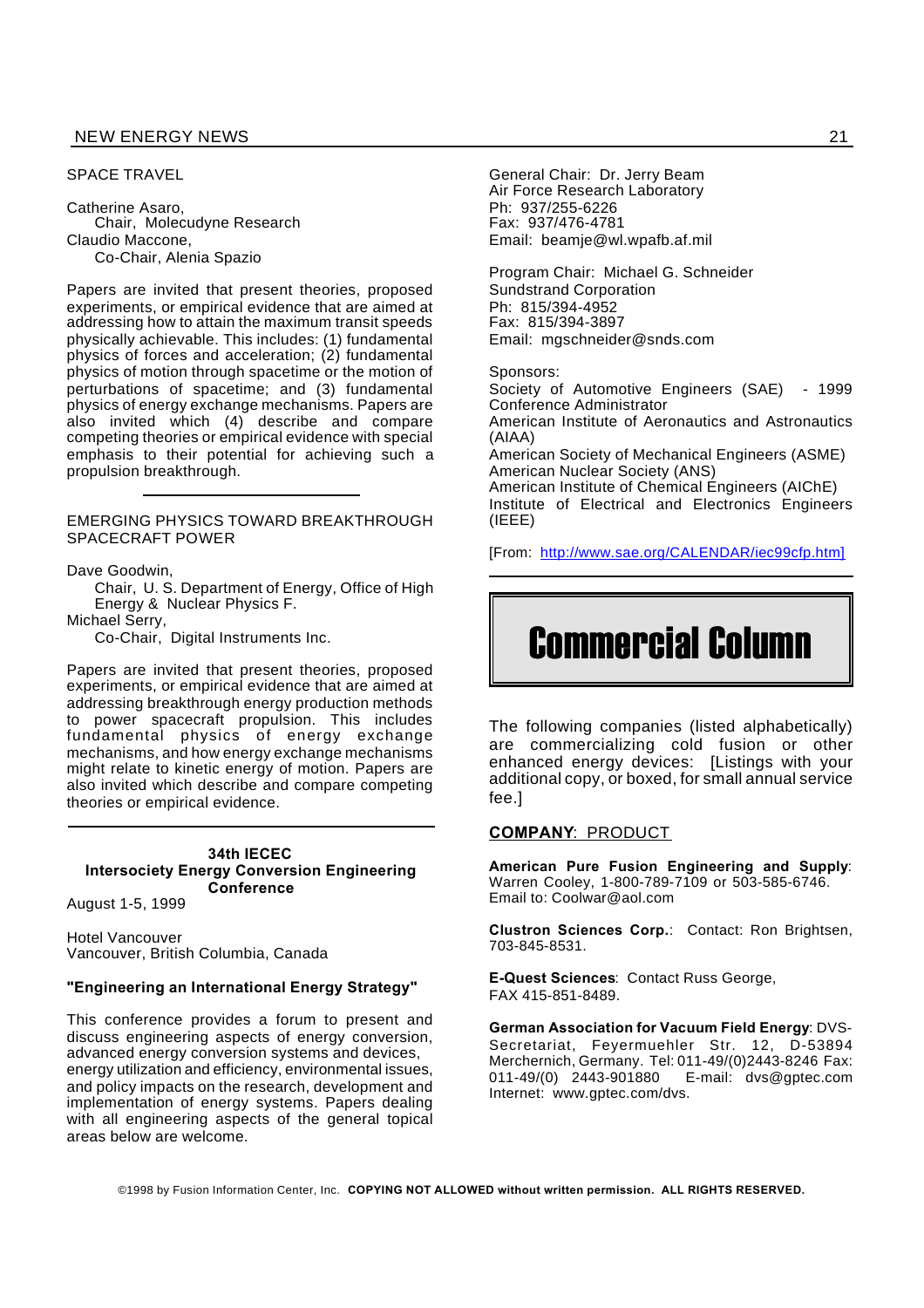**ENECO**: is in the business of commercializing the exciting new field of low energy induced nuclear reactions in solids via patent licensing, jointventures, and co-operative research. ENECO, University of Utah Research Park, 391-B Chipeta Way, Salt Lake City, Utah 84108 USA. Contact Fred Jaeger, Voice 801-583-2000, Fax 801-583- 6245. Email: jaeger@ENECO-USA.com

**Fusion Information Center (FIC)**: Research and development of new energy systems. The world's most complete resource repository for cold fusion research information, as well as other new energy research including zero-point energy; space energy research; electronic, electromagnetic, and mechanical over unity devices and transmutation. We are the publishers for *New Energy News*, and *the Journal of New Energy.* 3084 E. 3300 South, Salt Lake City, UT 84109. Voice 801-583-6232, Fax 801- 583-2963. Contact Hal Fox.

**Holotec AG**: Clean Energy Technology, contact André Waser, Gen. Mgr., Bireggstrasse 14, CH-6003, Luzern, Switzerland. Phone 011 41-41 360 4485, or Fax 011 41- 41 360 4486.

**Hydro Dynamics, Inc**.: Rome, Georgia. Contact James Griggs, Voice 706-234-4111 Fax 706-234-0702.

**JET Energy Technology, Inc.**: Weston, MA. Contact Dr. Mitchell Swartz, Voice 617-237-3625. Fax 617-237- 3625.

**Labofex, Experimental and Applied Plasma Physics**: Ontario, Canada. Contact Dr. Paulo N. Correa. Tel 905-660-1040 Fax 905-738-8427

**Magnetic Power Inc.**: Sebastopol, CA. Contact Mark Goldes, voice 707-829-9391, Fax 707-829-1002.

**Nova Resources Group, Inc**.: Denver, CO. Call Chip Ransford, Phone 303-433-5582.

**Trenergy, Inc.,** has acquired rights to develop and produce a new-type of thermal power based on the controlled production of clean nuclear reactions from plasma injected transmutation. Contact at 3084 E. 3300 South, Salt Lake City, UT 84109, Voice 801-583-6232, Fax 801-583-2963.

**UV Enhanced Ultrasound**: Hong Kong. FAX 852-2338-3057.

**"YUSMAR"- Scientific-Commercial Company:** President: Dr. Yuri S. Potapov, 277012 Kishinev, Moldova. Phone and Fax 011-3732-233318.

**Zenergy Corp.**: Founded in 1996 to facilitate the introduction of commercially viable energy alternatives. 390 South Robins Way, Chandler, AZ 85225. Contact Reed Huish, 602-814-7865, Fax 602-821-0967, e-mail: info@zenergy.com

Note: The Fusion Information Center has been acting as an information source to many of these companies. We expect to augment our international service to provide contacts, information, and business opportunities to companies considering an entry into the enhanced energy market.

#### **INFORMATION SOURCES**

Academy for New Energy (ANE) 216 Commerce Drive, Ste. 4, Fort Collins, CO 80524. Tel. 970-482-3731

*ANE Newsletter*, quarterly publication of ANE, edited by Robert Emmerich.

*Advanced Energy Network Newsletter*, quarterly. Advanced Energy Network, P.O. Box 691, Rondebosch 7700 Capetown, Rep. South Africa.

*Antigravity News and Space Drive Technology*, bimonthly newsletter, pub. J.E.Cox Enterprise, P.O. Box 655, Marietta, GA 30061-655 (Phone 770-218-9693). Per year \$36. U.S., \$48 foreign.

*Cold Fusion Times,* quarterly newsletter published by Dr. Mitchell Swartz, P.O. Box 81135, Wellesley Hills MA 02181.

Home Page: http://world.std.com/~mica/cft.html

*Cycles*, a R&D newsletter, published by Dieter Soegemeier, Editor, GPO Box 269, Brisbane, QLD.4001, Australia. Phone/Fax: +61 (0)7 3809 3257.

*Electric Spacecraft Journal*, quarterly, edited by Charles A. Yost, 73 Sunlight Drive, Leicester, NC 28748.

*Electrifying Times*, 3/year magazine. 63600 Deschutes Market Rd, Bend, OR 97701 541-388-1908, Fax 541-388-2750, E-mail <etimes@teleport.com> www.teleport.com/~etimes/

*Elemental Energy*, monthly newsletter, edited by Wayne Green, 70 Route 202N, Petersborough, NH 03458. Email: <design37@aol.com>

*Fusion Facts* has become a section in the *Journal of New Energy*.

*Fusion Technology,* Journal of the American Nuclear Society, edited by Dr. George Miley, 555 N. Kensington Ave., La Grange Park, IL 60525.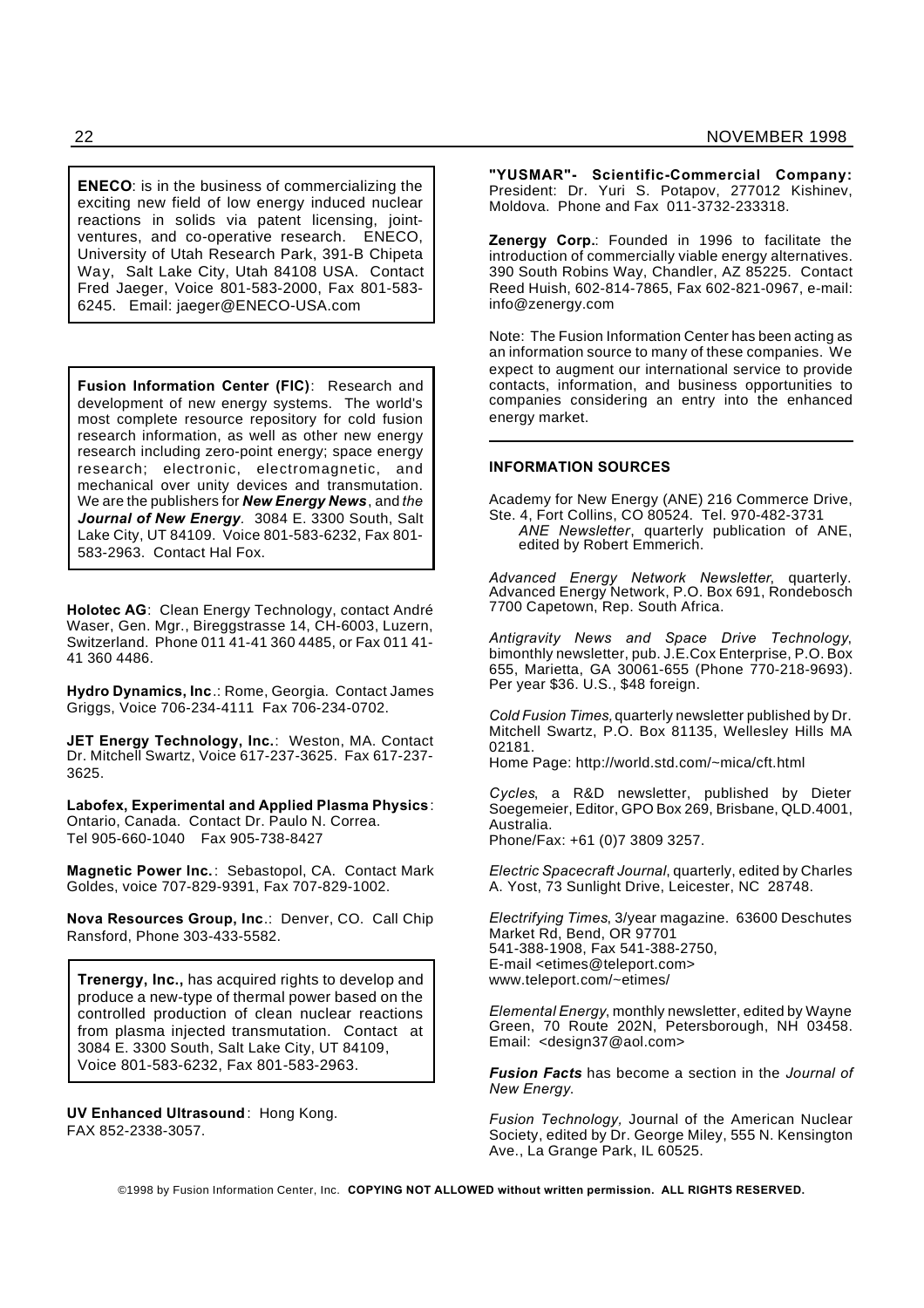#### NEW ENERGY NEWS 23

*Future Technology Intelligence Report*, monthly newsletter, making available technological information now omitted from establishment media. Back issues available at substantially lower cost on the InterNet at <www.tarapublishing.com> FTIR, P.O. Box 423652, San Francisco, CA 94142-3652.

*Infinite Energy,* bi-monthly magazine. P.O. Box 2816, Concord, NH 03302-2816. Voice: 603-228-4516. Fax: 603-224-5975; E-mail 76570.2270@compuserve.com

**Institute for New Energy (INE),** organization to promote and help find funding for new energy research.

Visit our **Home Page**: www.padrak.com/ine/ which contains many important scientific papers and current reports on all areas of research.

E-mail: halfox@slkc.uswest.net

or ine@padrak.com

3084 E. 3300 South, Salt Lake City, UT 84109 Voice 801-583-6232, Fax 801-583-2963.

> *New Energy News* monthly newsletter for INE, highlighting the research and development in the worldwide new energy arena. Edited by Hal Fox.

*Journal of New Energy***,** quarterly, presenting papers representing the new areas of energy research, leading-edge ideas in the development of new energy technology, and the theories behind them. Published by the Fusion Information Center, Inc. Editor: Hal Fox. Address & phone above.

*A.Keith Brewer International Science Library*, a nonprofit organization having a Tesla collection; new energy books, publications and videos; one of the German Association of Vacuum Field Energy archives. 325 N. Central Ave., Richland Center, WI 53581; Phone: 608-647-6513; FAX: 608-647-6797; e-mail: drbrewer@mwt/net; web site: www.mwt.net/~drbrewer.

KeelyNet BBS - Jerry Decker, 214-324-3501 Internet: www.keelynet.com E-mail: jdecker@keelynet.com

*Planetary Association for Clean Energy Newsletter*, quarterly, edited by Dr. Andrew Michrowski. 100 Bronson Ave, # 1001, Ottawa, Ontario K1R 6G8, Canada. Web page: http://energie.keng.de/~pace

*Positive News* and *Living Lightly*, quarterly, edited by S. Crockett-Burrows. The Six Bells, Bishops Castle, Shropshire SY9 5AA UK. Tel: (01588) 630-121 / 122

*Space Energy Journal*, quarterly, edited by Jim Kettner & Don Kelly, P.O. Box 1136, Clearwater, FL 34617- 1136.

The above list of commercial and information sources will be growing. New listings will be added as information is received. Send information to *NEN*, 3084 E. 3300 South, Salt Lake City, UT 84109.

Authors, scientists, writers, inventors, entrepreneurs, consultants, economists, futurists – you are invited to submit manuscripts for consideration for publication in

#### **COLD FUSION TIMES**

P.O. Box 81135, Wellesley Hills, MA 02181 Diskette is helpful. Write or email to mica@world.std.com

JET Technology ©